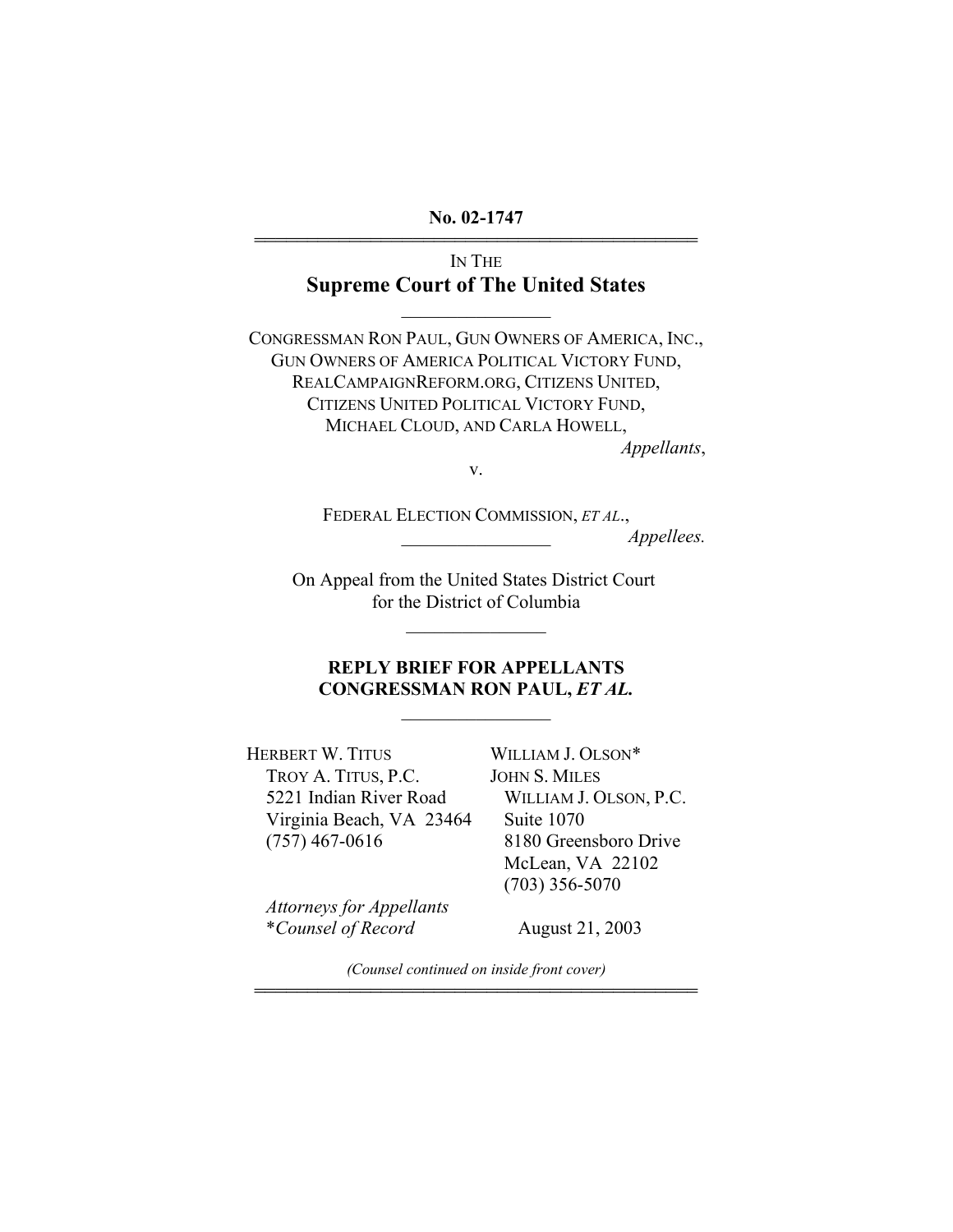RICHARD O. WOLF MOORE & LEE, LLP 1750 Tysons Boulevard Suite 1450 McLean, VA 22102 (703) 506-2050

GARY G. KREEP U.S. JUSTICE FOUNDATION Suite 1-C 2091 East Valley Parkway Escondido, CA 92027 (760) 741-8086

PERRY B. THOMPSON 6127 Carroll Lake Road Commerce, MI 48382 (248) 390-2058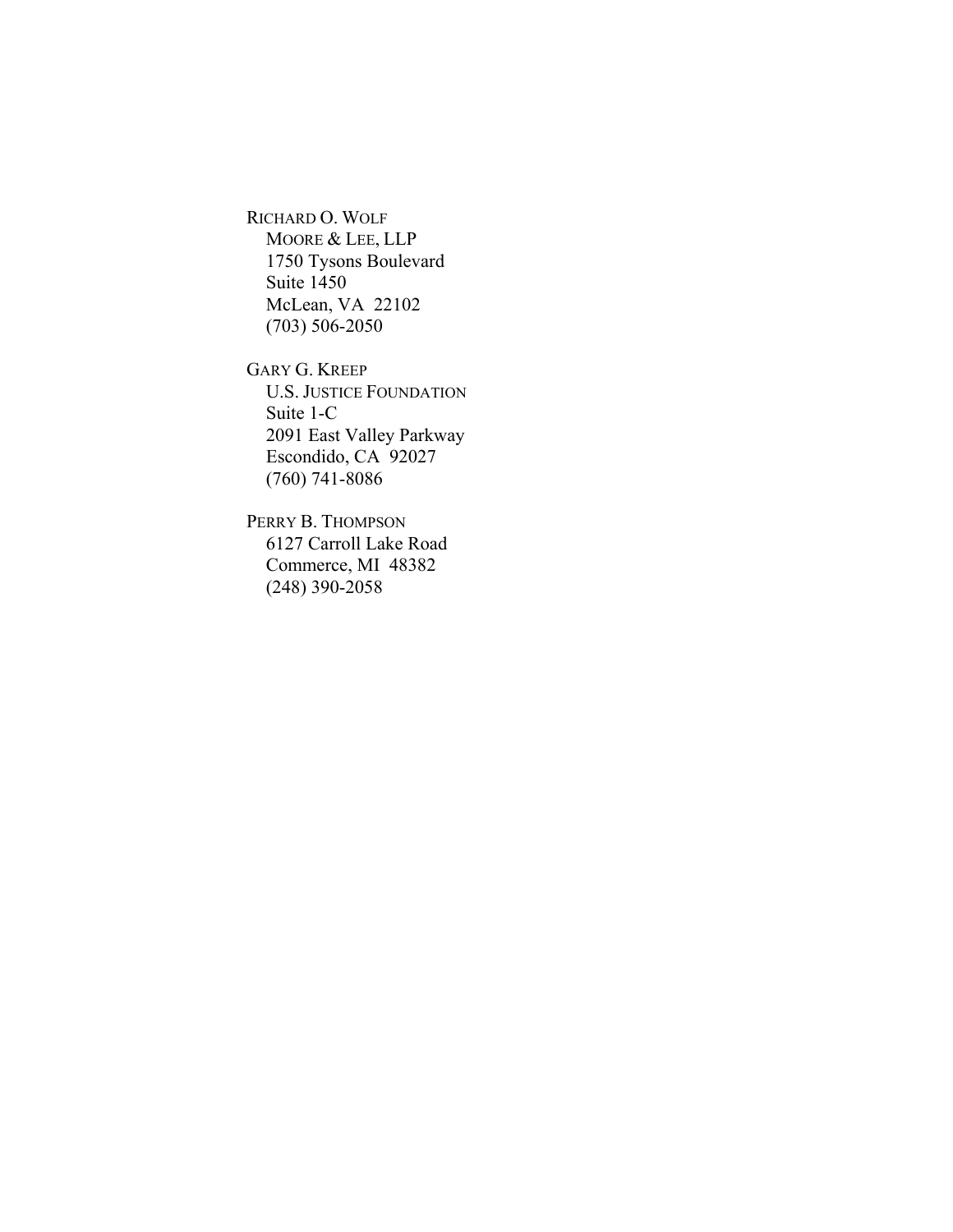# **TABLE OF CONTENTS**

Page

| <b>ARGUMENT</b> |                                                                                                                                       |
|-----------------|---------------------------------------------------------------------------------------------------------------------------------------|
|                 | INTRODUCTION $\dots\dots\dots\dots\dots\dots\dots\dots\dots\dots$                                                                     |
| I.              | THIS COURT MUST RE-EXAMINE                                                                                                            |
| $\prod$         | THIS COURT MUST NOT DEFER TO                                                                                                          |
| III.            | <b>BCRA RESTS UPON AN</b><br>UNCONSTITUTIONAL FOUNDATION  8                                                                           |
| $\mathbf{A}$    | The American Government is Established                                                                                                |
| <b>B.</b>       | Elected Officials are Servants of the People  11                                                                                      |
| $\mathcal{C}$ . | New FECA $\S$ 323(e) Created by Title I of<br><b>BCRA Treats Elected Officials as</b>                                                 |
| D.              | BCRA/FECA Treats the American People as                                                                                               |
|                 | IV. THE PAUL PLAINTIFFS HAVE STANDING TO<br>CHALLENGE BCRA § 307, AS WELL AS THE<br><b>RELATED FECA REPORTING</b><br>REQUIREMENTS  18 |
|                 |                                                                                                                                       |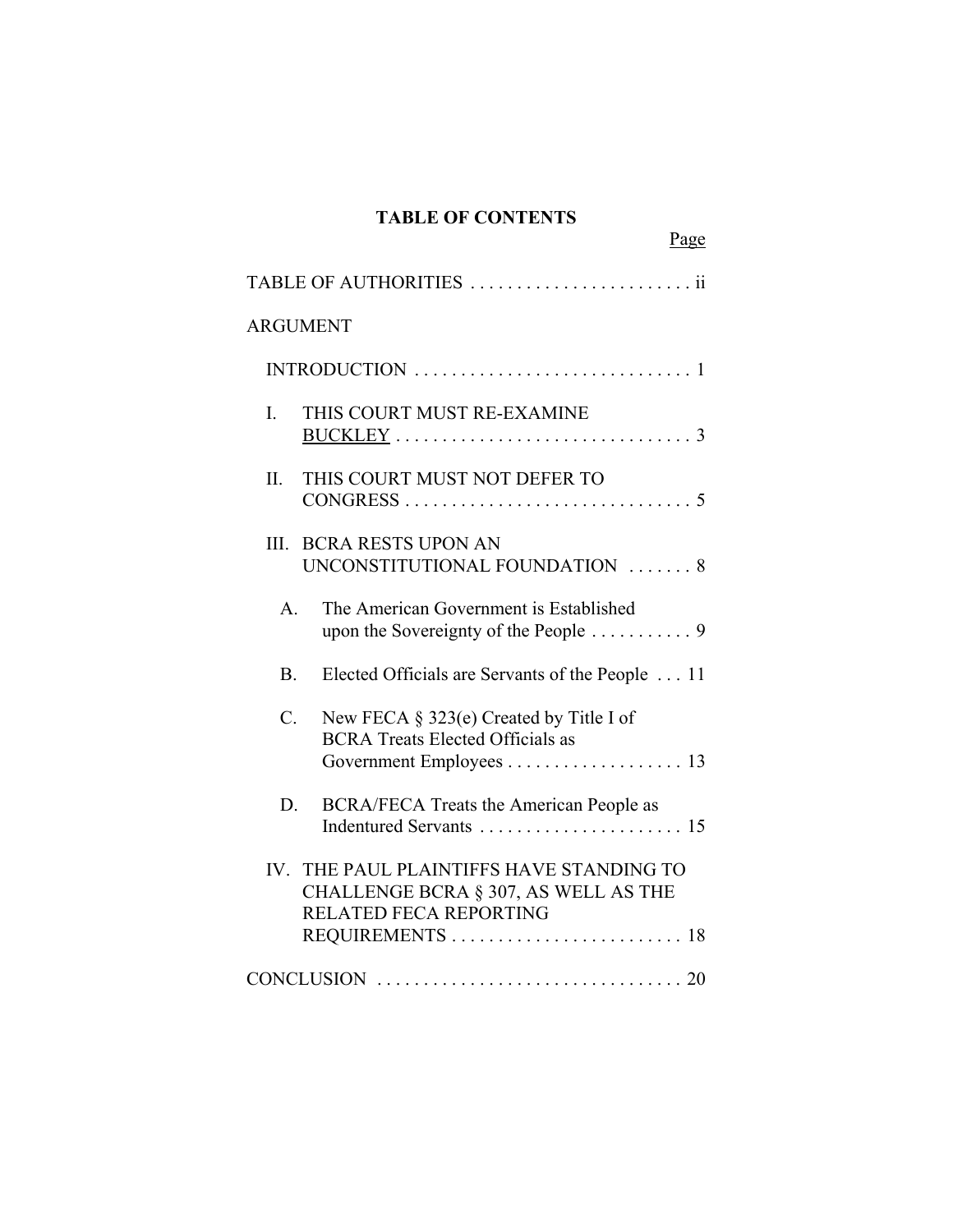# **TABLE OF AUTHORITIES**

| <u>Page</u><br><b>U.S. CONSTITUTION</b>                                                          |
|--------------------------------------------------------------------------------------------------|
|                                                                                                  |
| <b>STATUTES</b>                                                                                  |
|                                                                                                  |
| Bipartisan Campaign Reform Act of 2002, Pub. L.                                                  |
| Federal Election Campaign Act of 1971, as                                                        |
| amended, 2 U.S.C. § 431, et seq. 2, passim                                                       |
|                                                                                                  |
| $2 U.S.C. § 433 \ldots \ldots \ldots \ldots \ldots \ldots \ldots \ldots \ldots \ldots \ldots 20$ |
|                                                                                                  |
|                                                                                                  |
|                                                                                                  |
| <b>CASES</b>                                                                                     |
| Allee v. Medrano, 416 U.S. 802 (1974) 20                                                         |
| Arkansas Writer's Project, Inc. v. Ragland, 481 U.S.                                             |
| . 2<br>$221(1987)$                                                                               |
| Brown v. Socialist Workers '74 Campaign Comm.,                                                   |
| 459 U.S. 87 (1982)<br>. 17                                                                       |
| Buckley v. American Constitutional Law Foundation 16                                             |
|                                                                                                  |
| FEC v. Beaumont, U.S. 323 S.Ct. 2200 (2003) . 1                                                  |
| FEC v. Mass. Citizens for Life, 479 U.S. 238 (1986)  1                                           |
| Grosjean v. American Press Co., Inc., 267 U.S. 233                                               |
|                                                                                                  |
|                                                                                                  |
| Lujan v. National Wildlife Federation, 504 U.S.                                                  |
| $555(1992)$<br>. 19                                                                              |
| McCulloch v. Maryland, 17 U.S. (4 Wheat.) 316 (1819) . 12                                        |
| McIntyre v. Ohio Election Commission, 514 U.S.                                                   |
|                                                                                                  |

ii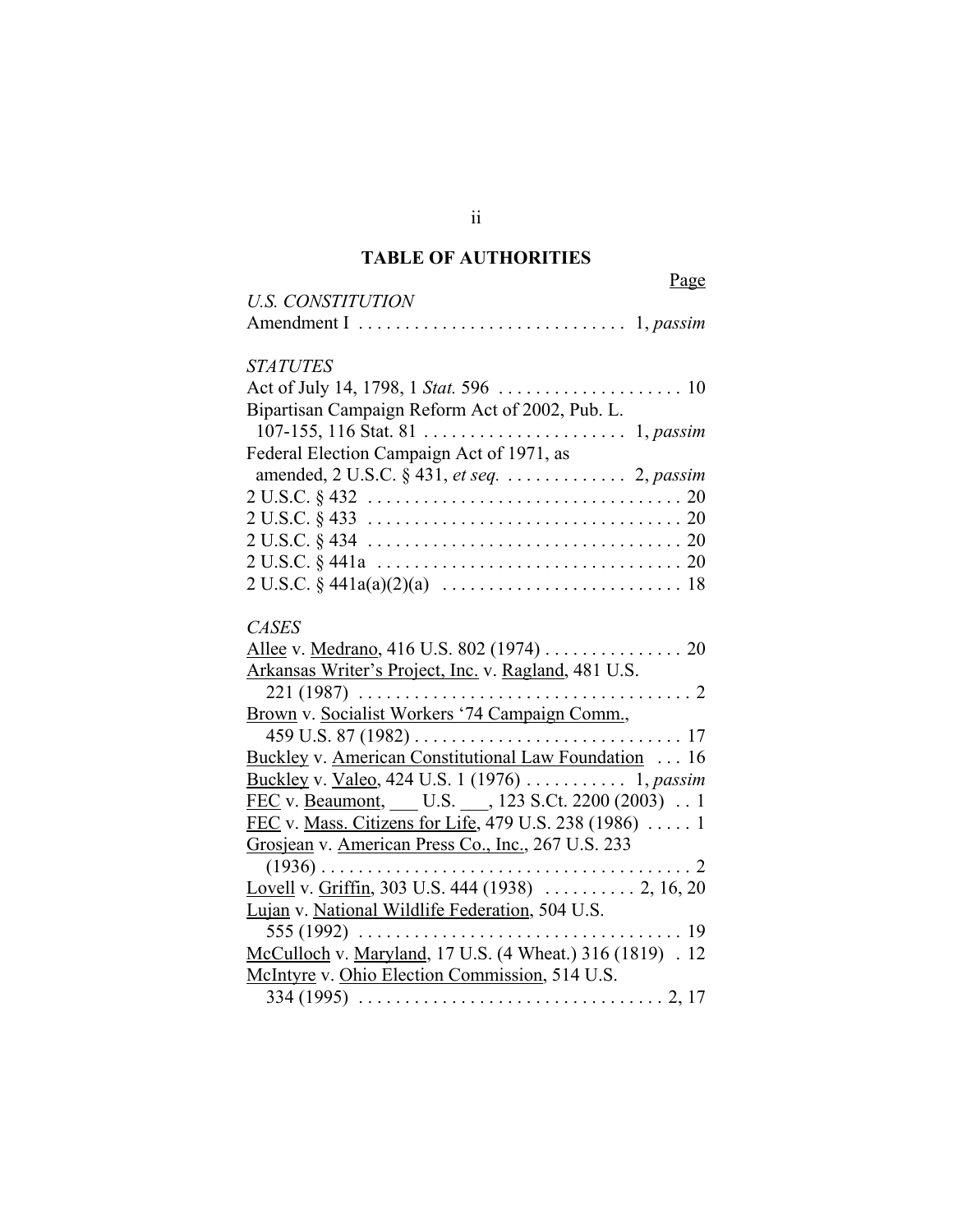| <u>Miami Herald Publishing Co.</u> v. Tornillo, 418 U.S. |
|----------------------------------------------------------|
| $241(1974) \ldots$<br>$\overline{2}$                     |
| Near v. Minnesota, 283 U.S. 697 (1931)  2, 20, 21        |
| New York Times v. Sullivan, 376 U.S. 254                 |
| $(1964) \ldots$                                          |
|                                                          |
|                                                          |
| Pennsylvania Dept. of Public Welfare v. Davenport,       |
|                                                          |
|                                                          |
|                                                          |
|                                                          |
| United States v. Congress of Industrial Organizations,   |
|                                                          |
| United States v. Generix Drug Corp., 460 U.S. 453        |
| $(1983)$<br>$\ldots$ 20                                  |
| United States v. Georgia Public Service Comm., 371       |
| U.S. $285(1963)$<br>20<br>.                              |
| United States v. UAW-CIO, 352 U.S. 567 (1957) 7, 15      |
| U.S. Civil Service Comm. v. Nat'l. Ass'n. of Letter      |
|                                                          |
| Watchtower v. Village of Stratton, 536 U.S. 150          |
| $\mathcal{D}_{\mathcal{A}}$                              |

# *BOOKS*

| J. Adams, The Revolutionary Writings of John Adams                                   |  |
|--------------------------------------------------------------------------------------|--|
|                                                                                      |  |
| The Founders' Constitution (P. Kurland and R. Lerner,                                |  |
|                                                                                      |  |
| A. Hamilton, et al., The Federalist 262 (Liberty Fund,                               |  |
|                                                                                      |  |
| R. Nixon, The Memoirs of Richard Nixon                                               |  |
| $(Grosset & Dunlap: 1978) \ldots \ldots \ldots \ldots \ldots \ldots \ldots \ldots 8$ |  |
| Sources of Our Liberties (Perry, ed., Rev. Ed., ABA                                  |  |
|                                                                                      |  |
|                                                                                      |  |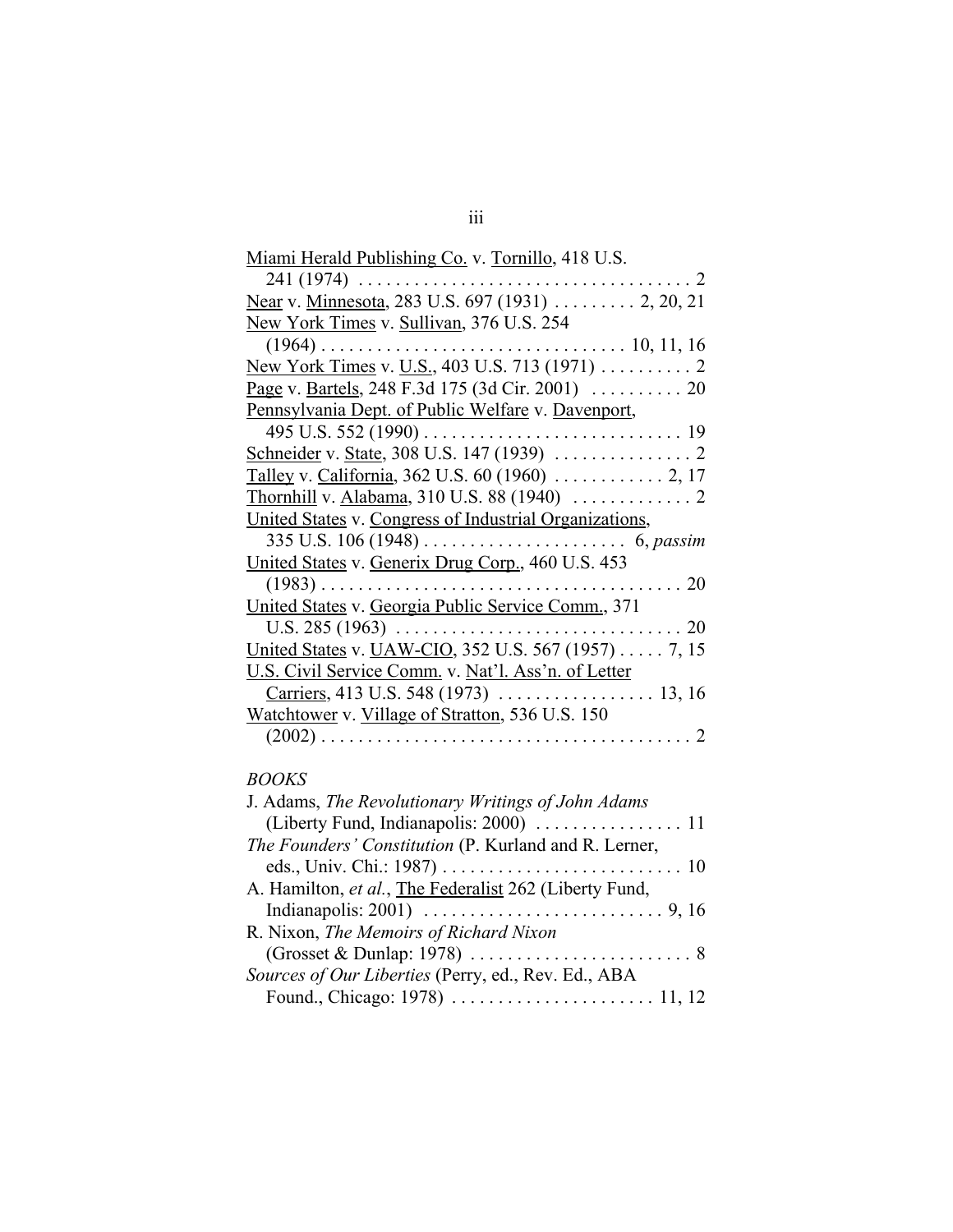| C. Wright, et al., Federal Practice and                                 |  |
|-------------------------------------------------------------------------|--|
| <i>Procedure</i> (2d ed. 1988 and Supp. 2002) $\ldots \ldots \ldots 20$ |  |

# *OTHER*

| 148 Cong. Rec. S2099 (daily ed. Mar. 20, 2002)  8 |  |
|---------------------------------------------------|--|
|                                                   |  |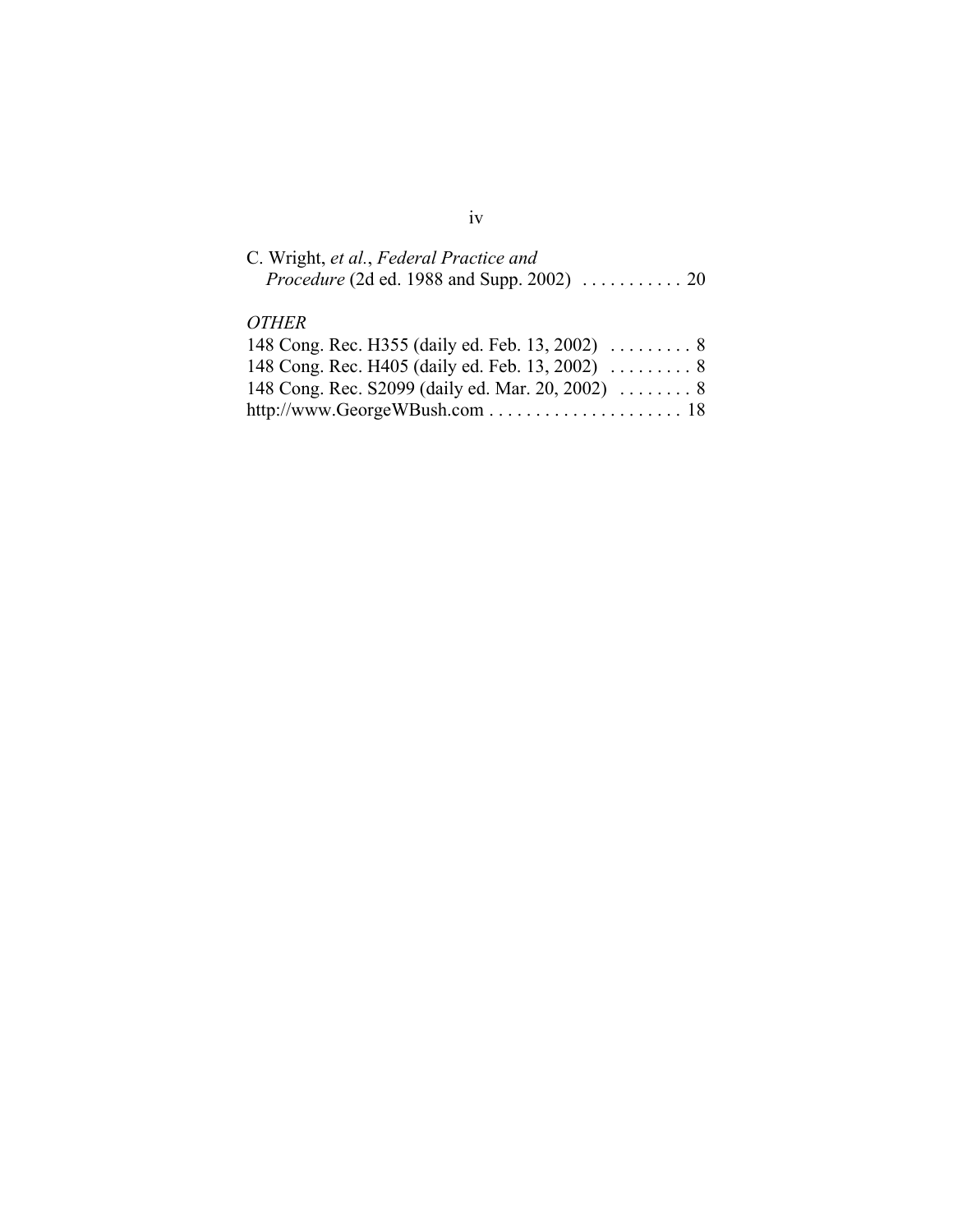#### **ARGUMENT**

#### **INTRODUCTION**

According to the Government and the six intervening members of Congress ("intervening incumbents"), the First Amendment challenge to the Bipartisan Campaign Reform Act of 2002, Pub. L. No. 107-155, 116 Stat. 81 ("BCRA"), can only be resolved by plowing through a mammoth record of thousands of pages of testimony and expert reports to determine whether Congress had a compelling or substantial government interest to override the constitutional rights of free speech and association. In so doing, the Government and the intervening incumbents would lead this Court into a legislative thicket of self-serving statements and studies that will not yield a rule of law, but only an underbrush of cases either tangled together by factual similarities or pulled apart by legal niceties. *Compare* results obtained in FEC v. Mass. Citizens for Life, 479 U.S. 238 (1986) *with* those in FEC v. Beaumont, \_\_\_ U.S. \_\_\_, 123 S.Ct. 2200 (2003).

This Gordian knot of precedent from Buckley v. Valeo, 424 U.S. 1 (1976) through FEC v. Beaumont, will not be cut unless this Court is willing to reexamine Buckley, which occupies its core. And only the Paul Plaintiffs, among the all the plaintiffs in this case, have offered a solution to unravel the strings with which Congress has entangled campaigns for election to federal office. The solution proposed is not a new one, and is rooted in a long line of this Court's precedents interpreting and applying the First Amendment's freedom of the press.

Overlooked by Buckley and its progeny, the freedom of the press offers bright-line rules, free from the balancing tests urged by the Government and the intervening incumbents, that, if followed, would open up the political process to all people on equal terms, not close the door to "ordinary folk" because they cannot afford to own a newspaper or broadcast facility, and therefore, cannot take advantage of the corporate media exemption, or because they cannot afford the cadre of lawyers,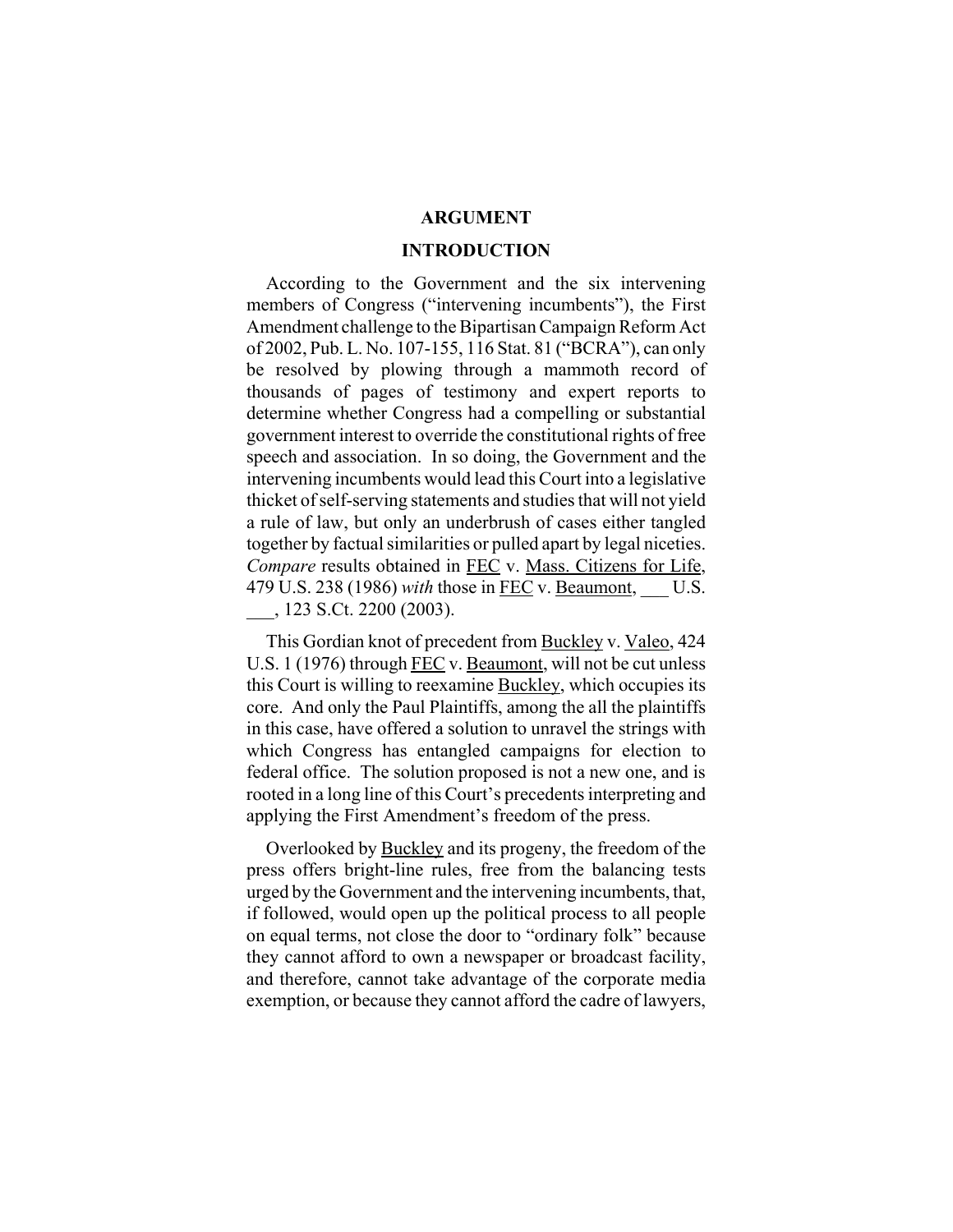accountants, and political consultants that are necessary to keep a candidate out of harm's way should a government form or report fail to meet the requisite legal standard.

In an unbroken line of authority, beginning with Sir William Blackstone's description of the liberty of press as belonging to "every man" in 1769, adopted by this Court in Near v. Minnesota, 283 U.S. 697 (1931), and recently reaffirmed in Watchtower v. Village of Stratton, 536 U.S. 150 (2002), freedom of the press has been expressly recognized as **a right equally available to all**, not merely the corporate media.

The impermissibility of **licensing** systems for the dissemination of ideas has been firmly established in a line of cases stretching unbroken from Lovell v. Griffin, 303 U.S. 444 (1938), Schneider v. State, 308 U.S. 147 (1939), and Thornhill v. Alabama, 310 U.S. 88 (1940), to the recently decided Watchtower. The decisions in Near v. Minnesota, 283 U.S. 697 (1931), and New York Times v. U.S., 403 U.S. 713 (1971), establish and confirm that **prior restraint** of press activity is permitted under only the most extreme of circumstances. Those decisions, together with others such as Miami Herald Publishing Co. v. Tornillo, 418 U.S. 241 (1974), establish that imposing **editorial control** over press activities is not permitted. The right to engage in **anonymous** press activities is established in cases such as Talley v. California, 362 U.S. 60 (1960), and McIntyre v. Ohio Elections Comm., 514 U.S. 334 (1995). Finally, the impermissibility of **discriminatory economic burdens** on press activities has been established in a line of cases which includes Grosjean v. American Press Co., Inc., 267 U.S. 233 (1936), Arkansas Writer's Project, Inc. v. Ragland, 481 U.S. 221 (1987), and Miami Herald, *supra*. BCRA and the Federal Election Campaign Act of 1971, 2 U.S.C. § 431, *et seq.* ("FECA"), violate all of these press principles and entitle the Paul Plaintiffs to judgment. *See* Paul Plaintiffs' Br. at 32-50.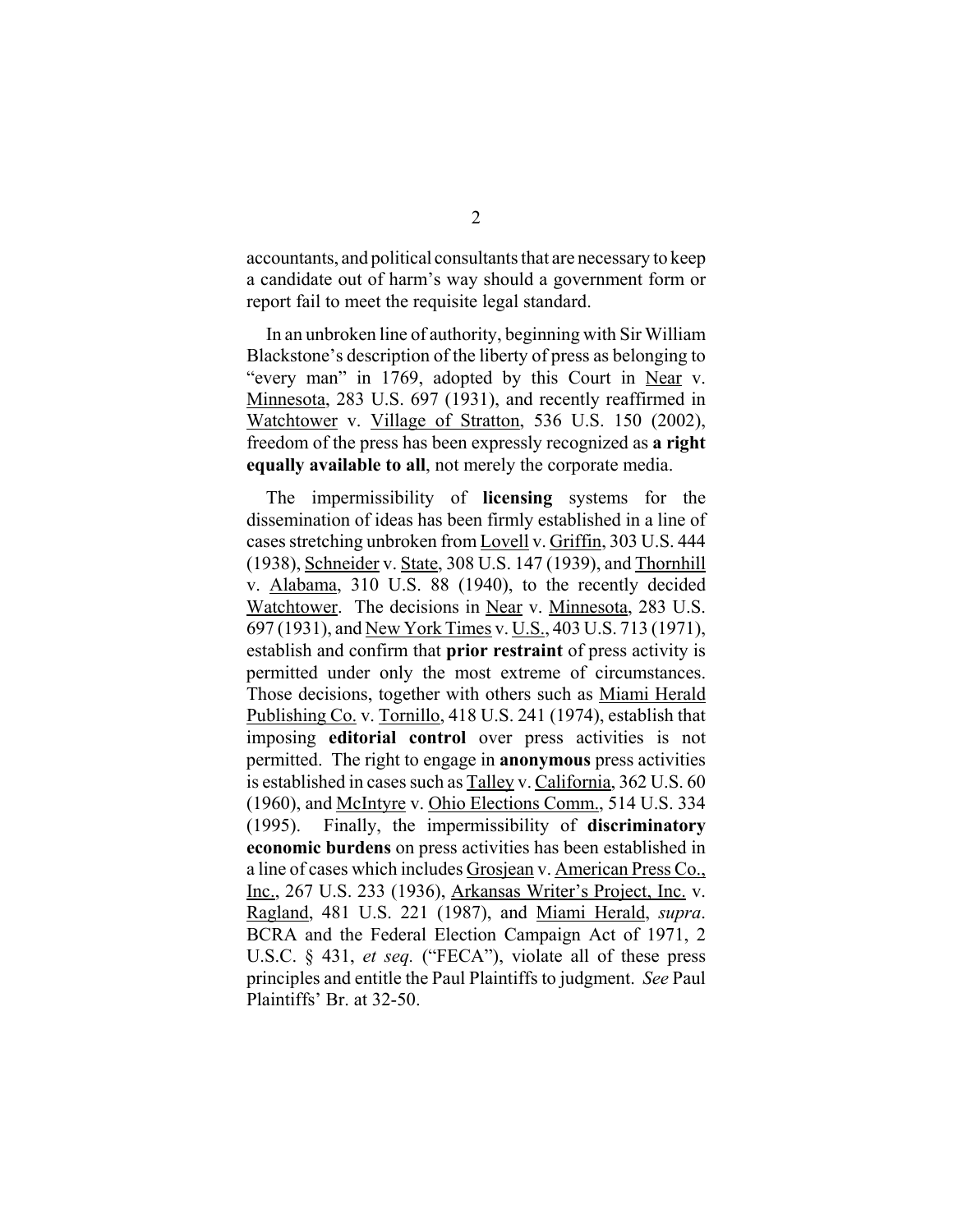#### **I. THIS COURT MUST RE-EXAMINE BUCKLEY.**

The Paul Plaintiffs present squarely to this Court the claim that freedom of the press protects the right of citizens to publish what they choose in criticizing incumbents, without fear of serving a five-year sentence in federal prison, even if those publications both affect the outcome of federal elections and bring incumbents into disrepute. For if *The New York Times* has the right to criticize incumbents without being licensed by the Government, and without having its sources of income limited and publically disclosed, then so do the Paul Plaintiffs.

In their briefs, neither the Government nor the intervening incumbents have deigned address the merits of the Paul Plaintiffs' press claims. The sole response in either brief to the 50-page brief of the Paul Plaintiffs is a footnote in the Government's brief (p. 126, n. 58) stating a general jurisdictional objection to the Paul Plaintiffs' challenge to certain contribution limits (discussed in Section IV herein). The Government and the intervening incumbents have ignored the challenge of the Paul Plaintiffs in the same way they want this Court to ignore the substance of this challenge.<sup>1</sup>

The Government and the intervening incumbents have pretended that they have "joined issue" by addressing the claims of the other plaintiffs. But the challenge of the Paul Plaintiffs is **not** indistinguishable from that brought by the other plaintiffs. Although the Paul Plaintiffs have attacked many of the same provisions of BCRA as the other plaintiffs in this consolidated litigation, the constitutional attack of the Paul Plaintiffs is, and has been throughout, clearly separate and

<sup>&</sup>lt;sup>1</sup> If this Court actually places special reliance on the "gray briefs" to present fairly to the Court all of the issues in a case, it will be sorely disappointed by the selective approach undertaken in this case, omitting all discussion of important claims by the Paul Plaintiffs.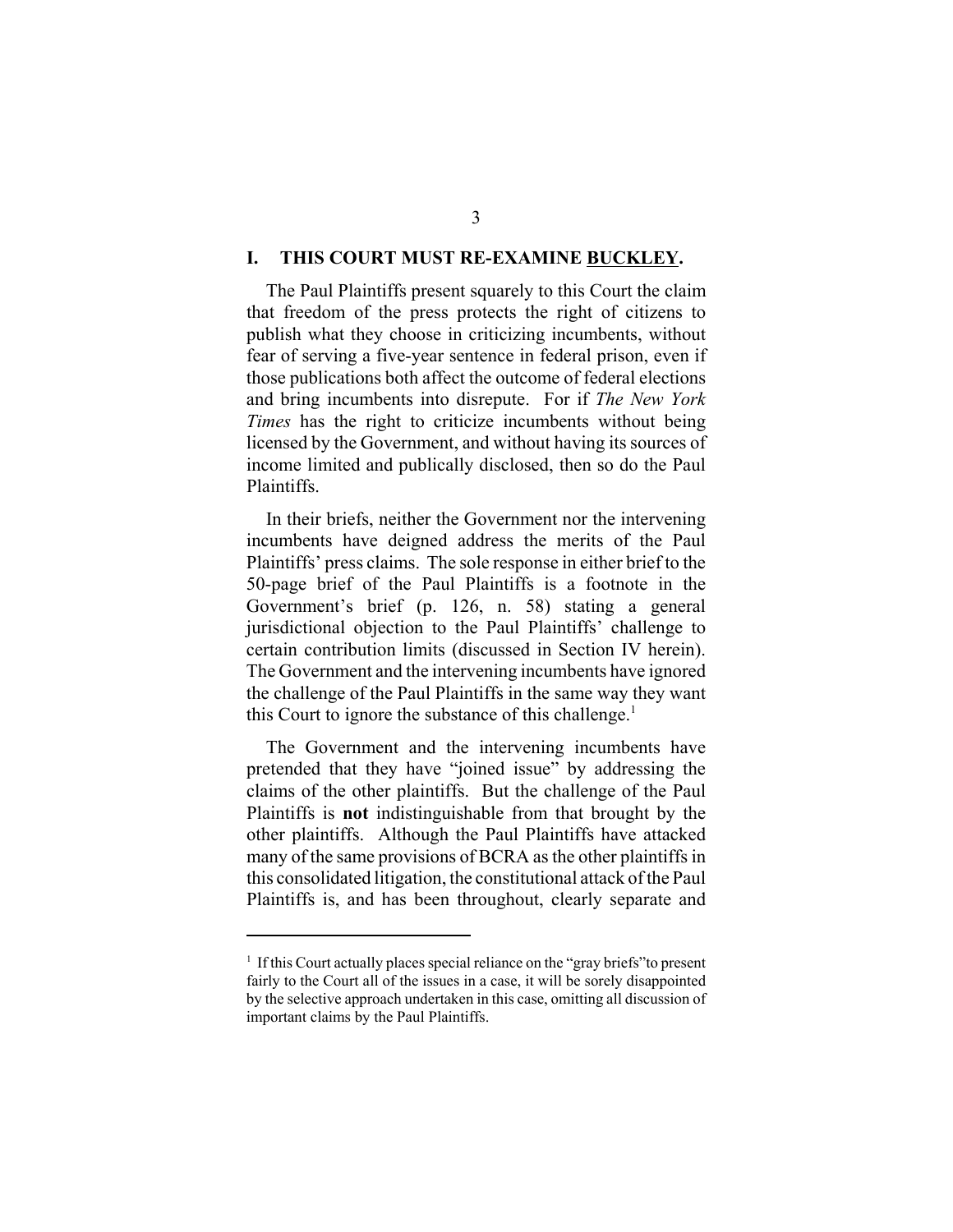unique:

- Only the Paul Plaintiffs have asked this court to overturn Buckley v. Valeo. It would appear that the Paul Plaintiffs in the instant case are the only litigants to ask this Court to overturn Buckley in the 27 years since that case was decided.
- Only the Paul Plaintiffs have relied on freedom of the press, the application of which to campaign finance regulation has gone unlitigated before this Court.
- Only the Paul Plaintiffs have attacked Congress' regulation of campaign finance as an impermissible licensing scheme designed by and for incumbents.

The challenge of the Paul Plaintiffs is not illegitimate, "beyond the pale," or undeserving of a response, but wellgrounded in the Constitution and the factual record of this case. The "rope-a-dope" strategy, adopted by the Government and intervening incumbents, whereby they would absorb the energy of each factual and legal punch rather than join issue with the Paul Plaintiffs, may deprive this Court of the benefits of vigorous advocacy, $2$  but it should not stand in the way of this

<sup>&</sup>lt;sup>2</sup> Neither has the challenge brought by the Paul Plaintiffs found favor with other plaintiffs making limited challenges to BCRA not grounded in freedom of the press. None have challenged Buckley; indeed, all give it homage. None find fault with the federal licensing of election campaigns. None have expressed serious concern about the adverse effect of these laws on challengers and minor parties. All agree that Congress indeed may regulate elections despite the First Amendment, and make only the limited claim that BCRA goes just a bit too far in restricting speech, or perhaps that it is not the least restrictive means to accomplish such regulatory goals. It is no wonder that certain plaintiffs are uncomfortable with the challenge of the Paul Plaintiffs that attacks the foundation of the current system under which they have gained the political power that they seek to preserve. In its order of August 4, 2003, this Court accepted the proposal of certain plaintiffs to exclude the Paul Plaintiffs from oral argument. Accordingly, this Reply Brief will be the last word from the Paul Plaintiffs, who would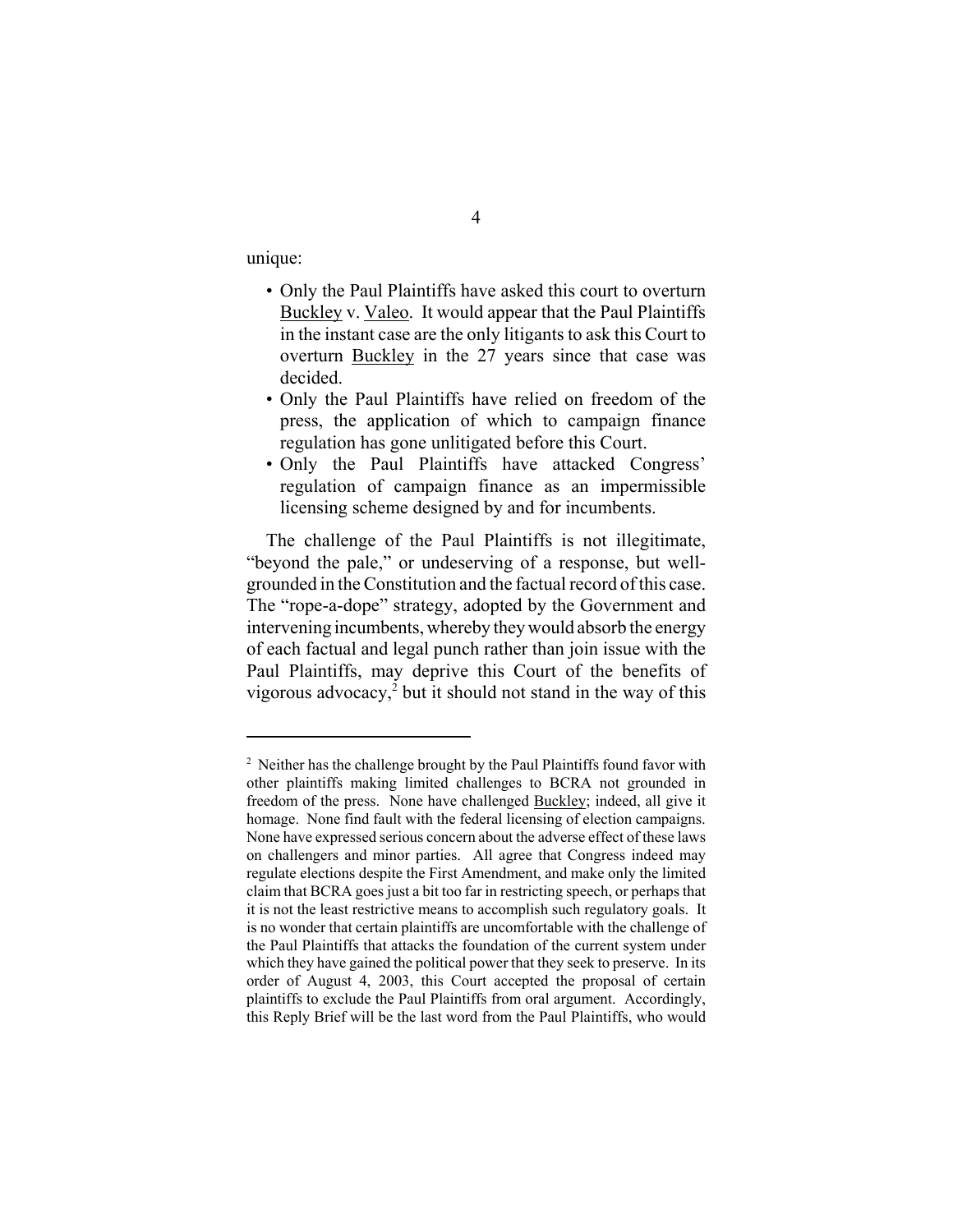Court's re-examining Buckley. If it does, it will find a ruling based upon forecasts, unrelated to a factual record of the actual effect of FECA, on the electoral playing field. *See, e.g.,*  Buckley at 424 U.S. 21-22, 31 n.33, 32-34, 69-74, 82-83. But the real-world, factual case presented by the Paul Plaintiffs demonstrates that the current system of federal campaign finance regulation makes it extremely difficult for challengers to defeat incumbents, and virtually impossible for minor party candidates to defeat Republican and Democratic candidates. In light of the five substantive press claims of the Paul Plaintiffs, well-grounded in established precedents and the record (*see* Paul Plaintiffs' Br. at 19-27), together with the consequences wrought by the statutory provisions challenged herein, wholly unrebutted by the Government and the intervening incumbents, the challenge of the Paul Plaintiffs should be upheld.

#### **II. THIS COURT MUST NOT DEFER TO CONGRESS.**

The Government and intervening incumbents insist that this Court abjectly defer to the expertise of Congress on the corrupting power of money in the political process, invoking repeatedly the shibboleth of "appearance of corruption." *See*, *e.g*., Brief for the Federal Election Commission, *et al*. ("Govt. Br.") at 28, 39 n.14, 89, 93; Brief for Intervenor-Defendants ("Int. Br.") at 11, 34, 36 n.27. Indeed, the Government has contended that a long line of decisions by this Court proves that there is no credible basis to question the constitutionality of the exercise of "Congress's authority to protect the integrity of federal elections and prevent corruption of federal officeholders." Govt. Br. at 2-3. This simply is not true, even in the cases cited by the Government. *Id*. at 3.

Prior to Buckley, members of this Court did not defer to

respectfully request that these unique arguments receive careful review.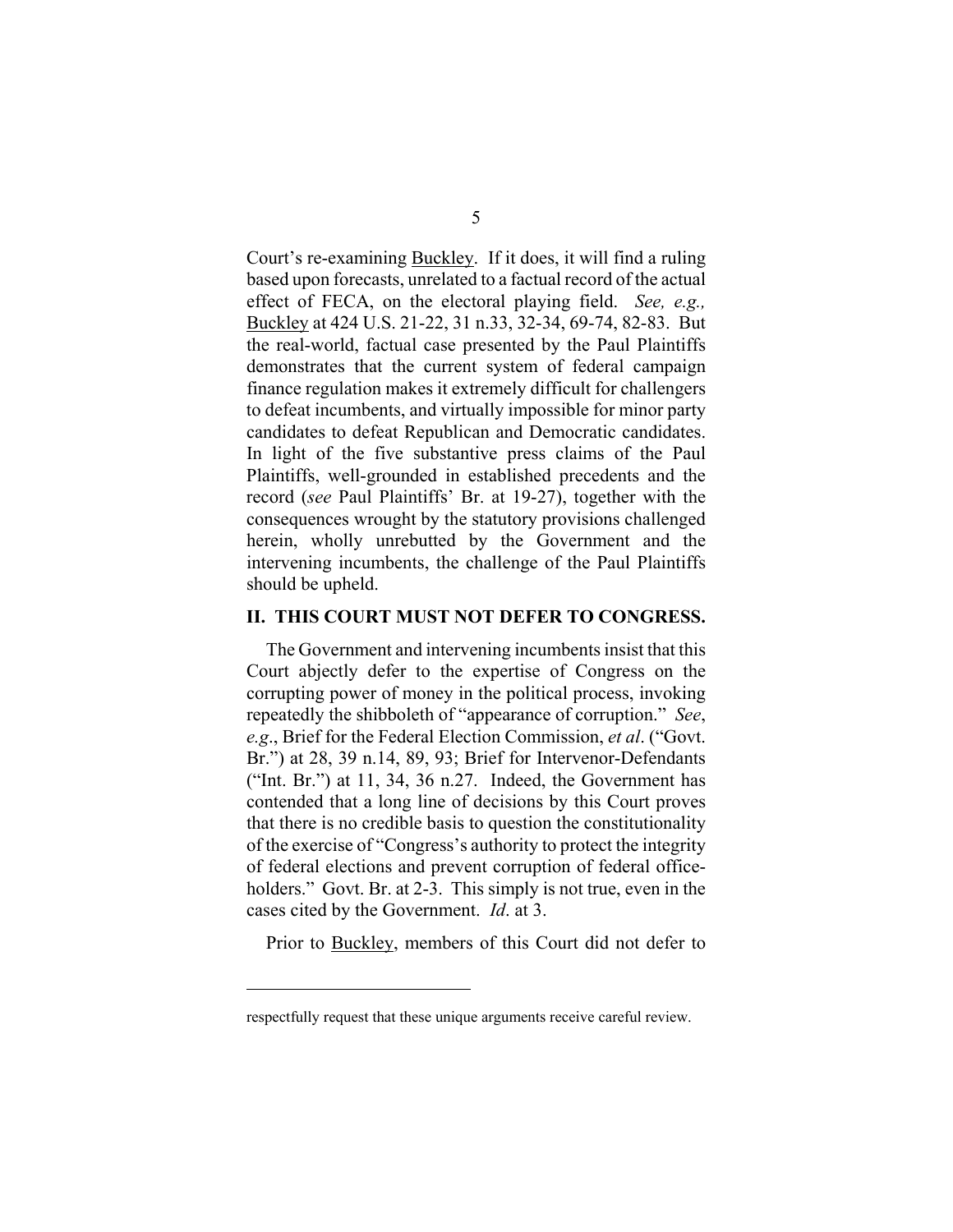congressional efforts at campaign finance regulation. In 1948, with a bare majority of the Court refraining from passing constitutional judgment upon § 313 of the Corrupt Practices Act (which prohibited union expenditures in connection with any federal election), the entire "liberal wing" — Justices Rutledge, Douglas, Black, and Murphy — found the law an unconstitutional abridgment of the freedoms of speech and of the press, and the right of assembly. United States v. Congress of Industrial Organizations, 335 U.S. 106, 139-55 (1948) (Rutledge, J., concurring). In these four justices' opinion, the Court was "duty bound to ... decide in its own independent judgment" whether § 313 "abridged" the rights secured by the First Amendment:

That office cannot be surrendered to legislative judgment [which] does not bear the same weight and is not entitled to the same presumption of validity, when the legislation ... restricts the rights ... protected by the [First] Amendment, as are given to other regulations having no such tendency. [*Id.* at 140.]

Not only did the four justices deny the usual presumption of validity to a law "trenching on [the] basic rights" secured by the First Amendment, they found an actual "**presumption** ... **against** the legislative intrusion into these domains," because they threatened the "very foundation of democratic institutions, grounded as those institutions are in the freedoms of religion, conscience, expression and assembly." *Id.* at 139, 140 (emphasis added).

Nine years later, two members of this concurring opinion, Justices Douglas and Black, (Justices Rutledge and Murphy having passed away), joined by Chief Justice Warren, had occasion to articulate more fully the "constitutional foundation" of the American democratic republic. Dissenting from a majority opinion that had declined to address the constitutionality of § 313 of the Corrupt Practices Act, Justice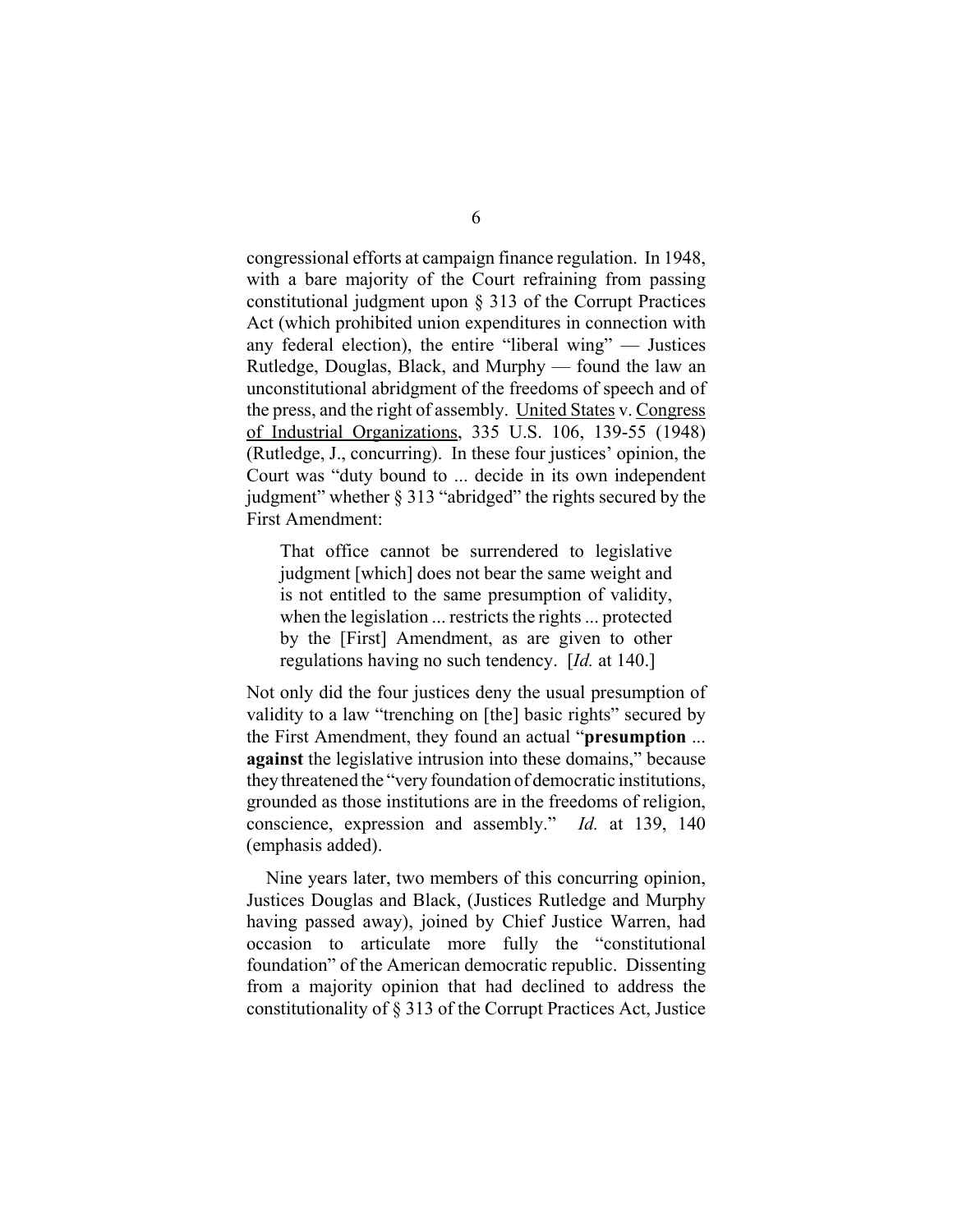Douglas observed that "whether a union can express its views on issues of an election and on the merits of candidates, unrestrained and unfettered by Congress ... is **as important an issue as has come before the Court** for it reaches the very vitals of our system of government":

Under our Constitution it is We the People who are sovereign. The people have the final say. The legislators are their spokesmen. The people determine through their votes the destiny of the nation. It is therefore important — vitally important — that all channels of communication be open to them during every election, that no point of view be restrained or barred, and that the people have access to the views of every group in the community. [United States v. UAW-CIO, 352 U.S. 567, 593 (1957) (Douglas, J., dissenting) (emphasis added).]

Upon this principle, Justice Douglas rested his case that the "exercise of First Amendment rights," if they are to remain "'full, fair and untrammeled," cannot permit "an indictment charging no more than the use of union funds for broadcasting television programs that urge and endorse the selection of certain candidates for Congress of the United States." *Id.* at 593, 594. In so doing, Justice Douglas recognized that "the preferred rights of the First Amendment," especially the freedom of the press, is abridged by limiting "the expenditure of money," whether that limit applies to a union or a newspaper in that it "usually costs money to communicate an idea to a large audience." *Id.* at 594.

Despite this rich legacy of judicial counsel, this Court in Buckley dropped its First Amendment guard. With Chief Justice Warren and Justices Douglas and Black gone from the Court, and in the aftermath of Watergate, a new majority of compromise was formed, a compromise made possible only by deference to Congress, fueled by the litigants' neglect of the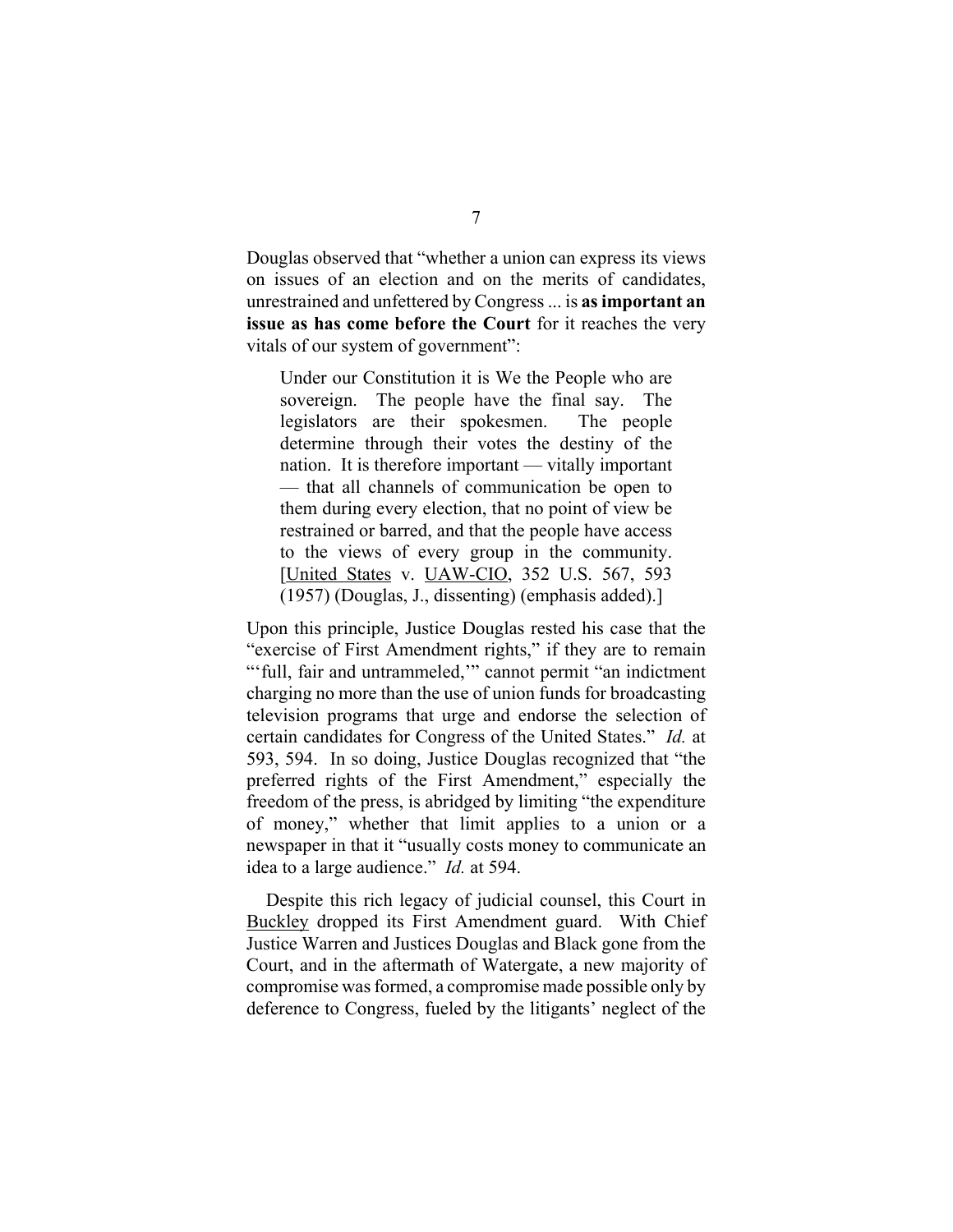freedom of the press. By ignoring the freedom of the press in Buckley, the Court was able to find constitutional a brand new licensing system governing campaigns for federal election.

### **III. BCRA RESTS UPON AN UNCONSTITUTIONAL FOUNDATION.**

In their opening brief, the intervening incumbents have rested their constitutional case for BCRA on the claim that the ultimate purpose of campaign finance regulation is "[t]o protect democracy" by laying down new rules of popular political engagement designed to combat "a dramatic loss of public confidence" in the current system of government by restoring the ordinary citizen's faith in his or her elected representatives. Int. Br. at 1-2. Thus, these intervenors maintain that the mere "perception of corruption"<sup>3</sup> would be sufficient to sustain every BCRA provision because campaign finance regulation is, after all, designed to save America's democracy, including

<sup>&</sup>lt;sup>3</sup> When President Nixon named Judge Clement Haynsworth for the U.S. Supreme Court in 1969, he learned firsthand about Congress' reliance on "appearances" to appoint to itself greater powers. Congressional opponents of the Haynsworth nomination could point to no actual impropriety committed by the judge, but rather justified their opposition based on an alleged appearance of impropriety. In his memoirs, President Nixon observed, "It was a vicious circle: the nominee would not be condemned for what he had done but for what he had been accused of having done by his detractors." Richard M. Nixon, *The Memoirs of Richard Nixon* at 421 (Grosset & Dunlap: 1978). That type of machination is also applicable to BCRA which was passed largely to combat the "appearance of corruption," not the objective reality of corruption which supporters of McCain-Feingold generally denied existed (*see, e.g*., McCain Depo. at 20, Rec. 199; Statement of Sen. Dodd, 148 Cong. Rec. S2099 (daily ed. Mar. 20, 2002); Statement of Rep. Boehlert, 148 Cong. Rec. H405 (daily ed. Feb. 13, 2002); Statement of Rep. Udall, 148 Cong. Rec. H355 (daily ed. Feb. 13, 2002)), but a matter of perception which can be created by the very congressmen who seek the reelection assistance which flows from it, working hand-in-glove with the corporate media — the only component of American society exempted from its application.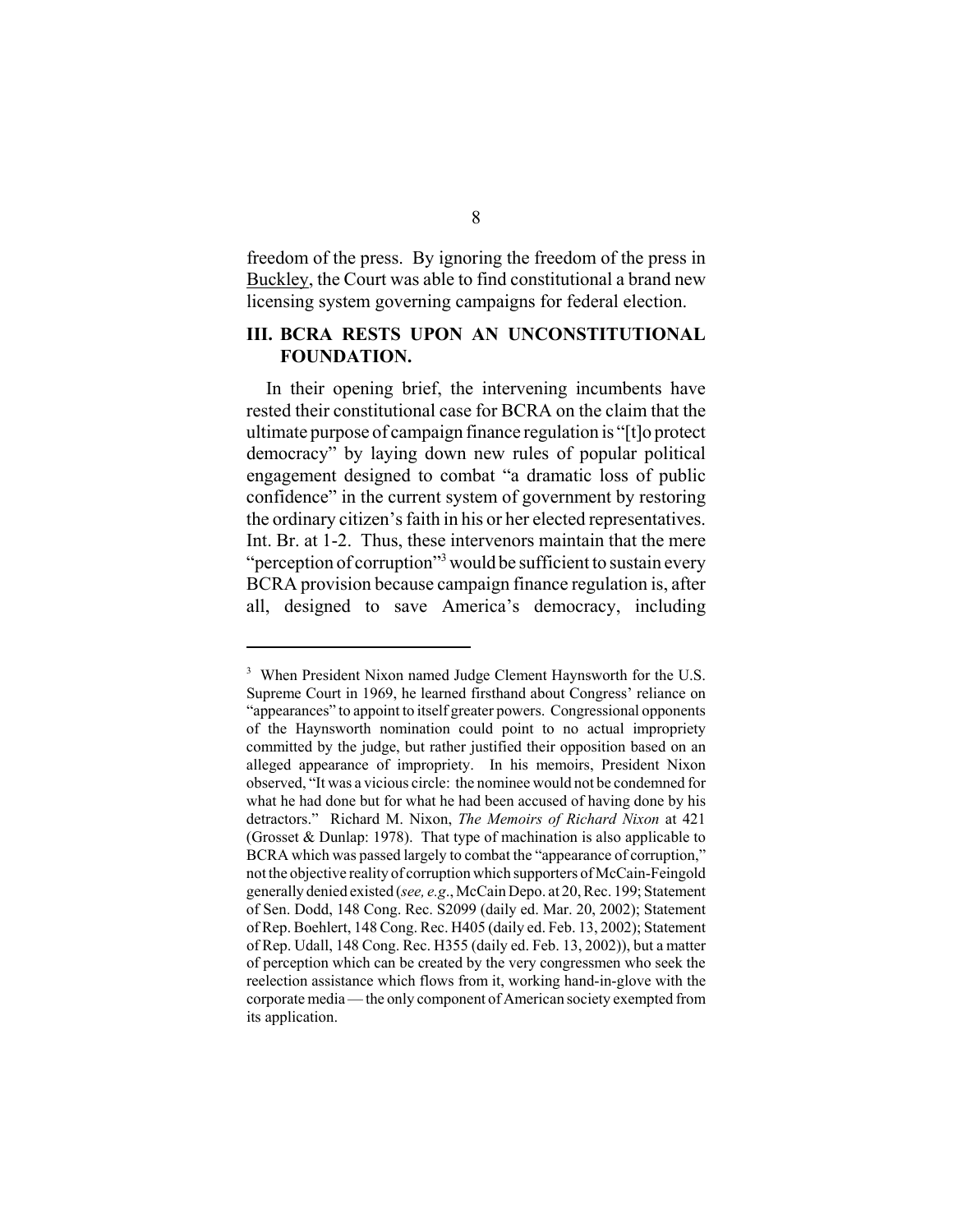themselves as incumbent officeholders, from the power of money. *See, e.g.,* Int. Br. at 15-17.

Less dramatically, but no less significantly, the Government has insisted that campaign finance regulation is necessary because the very "integrity of the federal work force" is at risk. Govt. Br. at 30. Thus, the Government has argued that campaign finance regulation is not just about the integrity of the elections, but about insulating the "federal work force," including elected federal officials such as the intervening incumbents, no matter the degree of temptation of money in the formulation and implementation of the nation's public policy. *See, e.g.,* Govt. Br. at 30-34, 41-43.

Both the intervening incumbents' and the Government's claims rest BCRA upon an errant constitutional foundation, having presumed that the common good depends upon the people thinking well of Government. Instead, the United States Constitution is based upon the principle that the common good depends upon a free people protected from governmental abridgment of their First Amendment rights. *See* United States v. CIO, 335 U.S. at 140 (Rutledge, J., concurring).

### **A. The American Government is Established upon the Sovereignty of the People.**

The sovereignty of the people is enshrined in both the Declaration of Independence and the Constitution of the United States. As James Madison wrote:

As the people are the only legitimate fountain of power, and it is from them that the constitutional charter, under which the several branches of government hold their power, is derived. [*Federalist No. 49,* as reprinted in A. Hamilton, *et al.*, The Federalist 262 (Liberty Fund, Indianapolis: 2001).]

In 1798, however, this commitment to popular sovereignty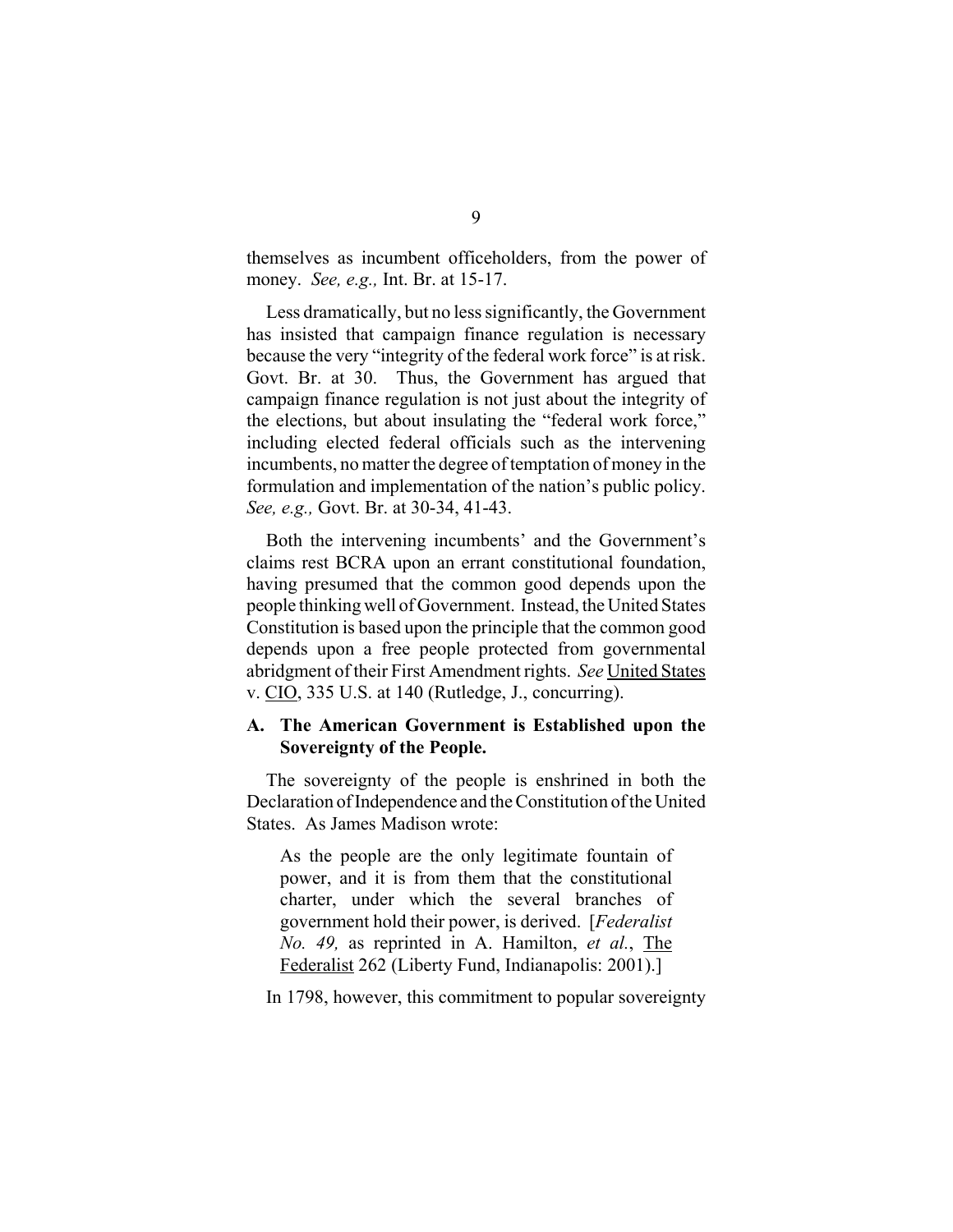was severely challenged. Fearful that the system of government established in the U.S. Constitution would be transformed by the French Revolution and the emerging Republican Party led by Thomas Jefferson, the Federalist Party-dominated Congress enacted the Sedition Act of 1798, which prohibited the publication of "false, scandalous, and malicious ... writings against the government of the United States, or either House of Congress, or the President of the United States, with intent to defame [them]." Act of July 14, 1798, 1 *Stat.* 596.<sup>4</sup> This law was immediately challenged by Madison as a violation of the freedom of the press. J. Madison, *Report on the Virginia Resolutions* (*Va. Res.*) (Jan. 1800), reprinted in 5 *The Founders' Constitution* (*Founders' Const.*) 141 (P. Kurland and R. Lerner, eds., Univ. Chi.: 1987). Reminding his fellow Virginians that "[i]n the United States ... [t]he People, not the Government, possess the absolute sovereignty," he contended that "[t]he security of the press requires that it should be exempt ... not only from the previous inspection of licensers, but from the subsequent penalty of law." J. Madison, *Report on the Virginia Resolutions*, reprinted in 5 *The Founders' Const.* at 142.

While Madison's view of the freedom of the press did not prevail in the courts during his lifetime, it found favor with this Court in New York Times v. Sullivan, 376 U.S. 254 (1964), which relied heavily upon Madison's comments in support of the Bill of Rights and in opposition to the Sedition Act:

If we advert to the nature of Republican Government, we shall find that the censorial power is in the people over the Government, and not the Government over the People.... In every state ... in the Union, the press

<sup>&</sup>lt;sup>4</sup> In seeking to limit the press activities of Americans to preserve the reputation of Government, the Sedition Act can be viewed as a forerunner of FECA and BCRA.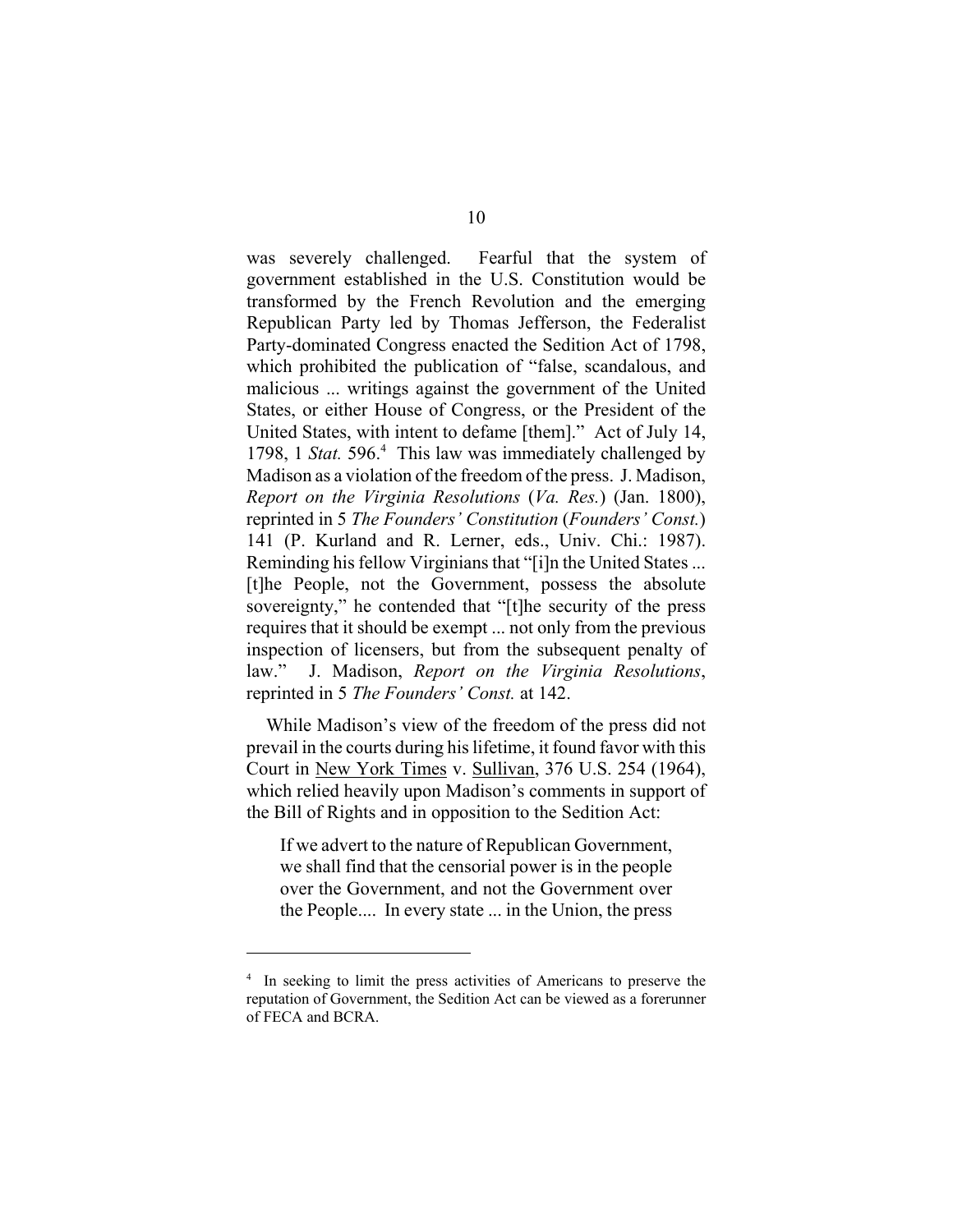has exerted a freedom canvassing the merits and measures of public men.... On this footing the freedom of the press has stood; and on this foundation it yet stands. [*Id.* at 275].

The Court in New York Times v. Sullivan, therefore, concluded that "[t]he right of free public discussion of the stewardship of public officials was thus ... a fundamental principle of the American form of Government." *Id.* 

#### **B. Elected Officials Are Servants of the People.**

In recognition of the people's continuing sovereignty, the people of the several states insisted upon frequent and free elections so as to ensure that elected officials would "be restrained from oppression, by feeling and participating in the burdens of the people ... [by] be[ing] reduced to a private station, return[ing] to that body from which they were originally taken." *See, e.g.,* 1776 *Va. Const,.* §5, reprinted in *Sources of Our Liberties* (*Sources*) at 311-12 (Perry, ed., Rev. Ed., ABA Found., Chicago: 1978). The people of the United States followed suit, providing for two-year terms for persons elected to the House of Representatives, six-year terms for persons elected to the Senate, and four-year terms for the President of the United States. *See Sources* at 405-06.

Additionally, the people of the states secured constitutional protection for the freedom of the press, as "one of the great bulwarks of liberty." 1776 *Va. Const.*, reprinted in *Sources* at 312. As a rampart of liberty, the freedom of the press had long been recognized as essential to ensure that elected representatives served the people faithfully as their "agents and trustees." J. Adams, "A Dissertation on the Canon and Feudal Law," reprinted in J. Adams, *The Revolutionary Writings of John Adams* 28 (Liberty Fund, Indianapolis: 2000). Adams' view that elected government officials were the "agents and trustees" of the people was reflected in the early state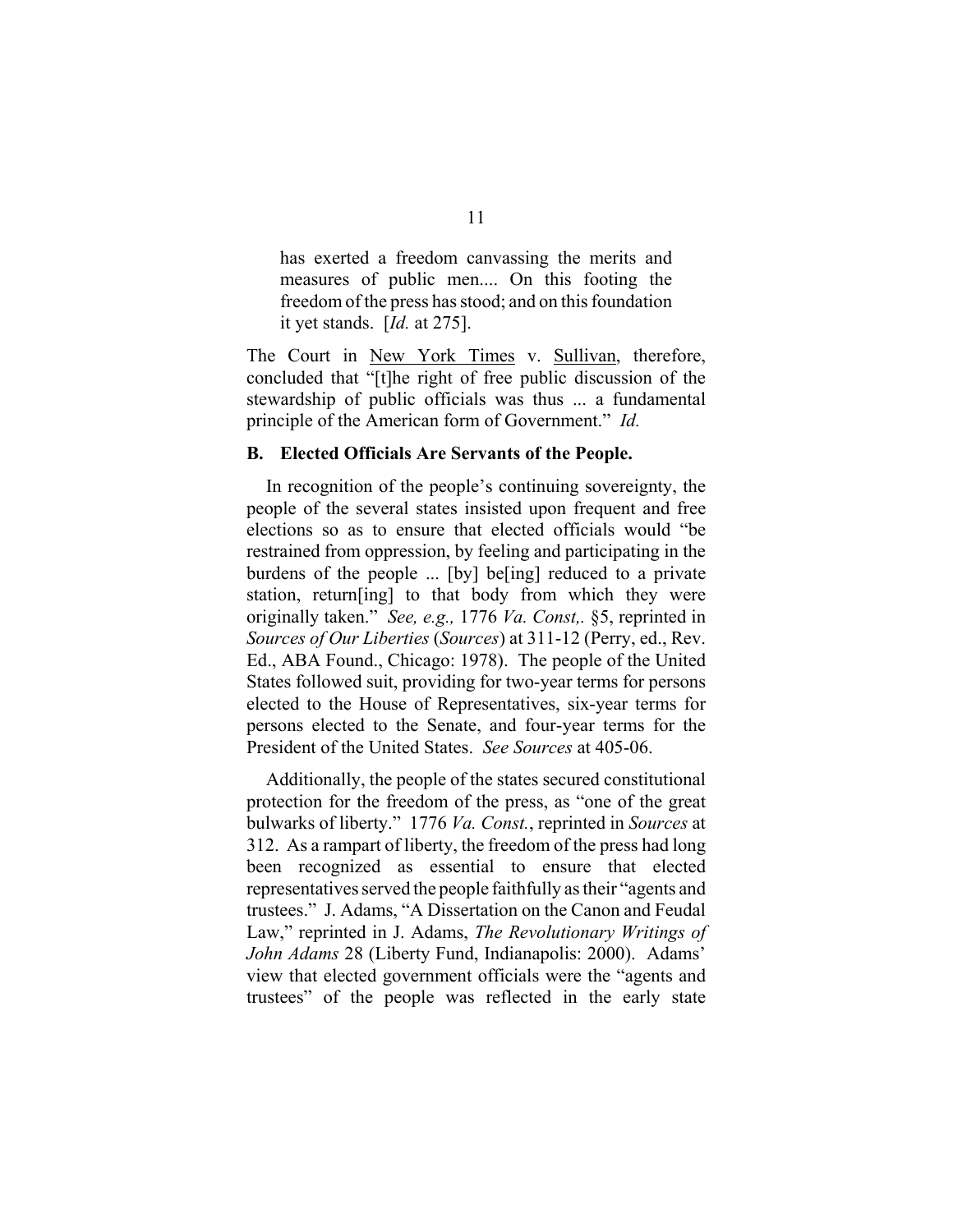constitutions. The 1784 New Hampshire Constitution is illustrative:

All power residing originally in, and being derived from the people, all the magistrates and officers of the government, are their substitutes and agents, and at all times accountable to them. [1784 *N.H. Const.*, Art. VIII, reprinted in *Sources* at 383.]

The United States Constitution rests upon the same premise:

The government of the Union ... is, emphatically, and truly a government of the people. In form and in substance it emanates from them. Its powers are granted by them, and are to be exercised directly on them, and for their benefit. [McCulloch v. Maryland, 17 U.S. (4 Wheat.) 316, 404-05 (1819).]

As a "government of the people, by the people, and for the people," elected federal officials are the servants and trustees of the people, and as such, are accountable to the people. Thus, in sponsoring a Bill of Rights for the United States Constitution, James Madison introduced a series of proposals "based largely on the declarations of rights in the state constitutions, particularly of Virginia." *Sources* at 422. Foremost among them: "the freedom of the press."

The Government and the intervening incumbents reject the sovereignty of the people and ask this Court to turn upsidedown the relationship between the Government and the people, transferring sovereignty to incumbent officeholders and making the people the servants of the Government. BCRA thus converts elected officials (and candidates for election to federal office) into ordinary Government employees (and potential Government employees), accountable **not** to the American people, but to incumbent-appointed bureaucrats that populate the Federal Election Commission ("FEC"). This point can be best illustrated by a careful assessment of the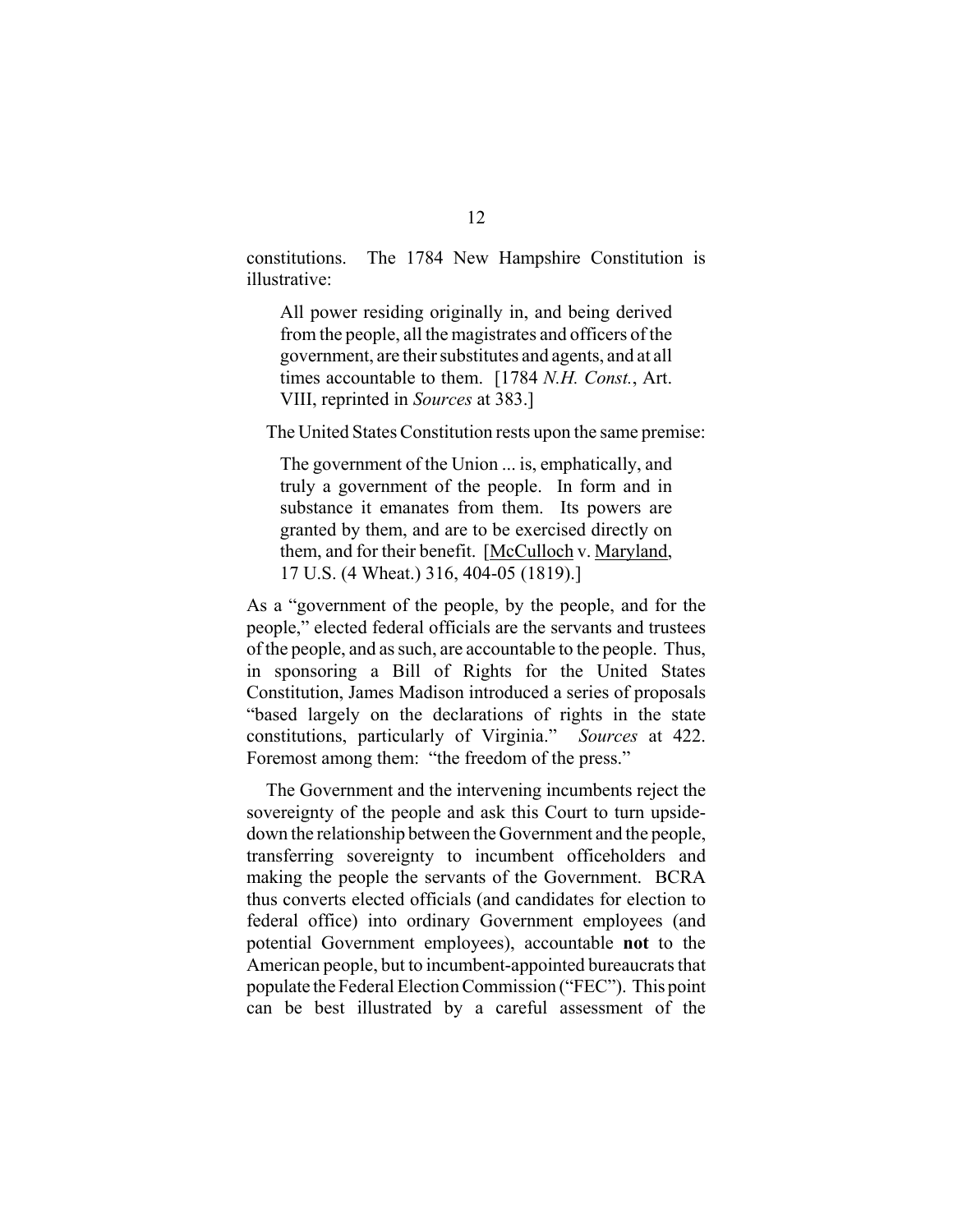Government's and intervenor-incumbents' defense of BCRA § 101 creating new FECA § 323(e).

### **C. New FECA § 323(e) Created by Title I of BCRA Treats Elected Officials as Government Employees.**

The Government's defense of § 323(e) **explicitly** rests upon the argument that elected federal officials (and candidates for election to federal office) are "employees" (or potential employees) of the Government and, therefore, are subject to greater restrictions upon their First Amendment activities than ordinary citizens. *See* Govt. Br. at 57-58. In support of this novel claim, the Government relies upon two cases upholding the constitutionality of the Hatch Act, a law designed to protect the merit civil service system from "partisan politics." *See*  Govt. Br. at 57 and n. 27. By extending the reach of the Hatch Act precedents to **elected** officials, the Government has taken the incredible position that elected officials should be as insulated from the vicissitudes of the popular will as career Government employees, presumably so that the "integrity of the federal work force" can be preserved. *See* Govt. Br. at 30. Not only is the Government's position on § 323(e) based upon a misreading of this Court's Hatch Act cases, but, if embraced, would put an end to the American constitutional democratic republic, not preserve it.

This Court has justified limitations upon the partisan activities of merit-based civil servants on the primary ground that such a limitation was necessary to ensure that the law would be "administer[ed] in accordance with the **will** of Congress, rather than in accordance with their own will or the will of a political party." U.S. Civil Service Comm. v. Nat'l. Ass'n. of Letter Carriers, 413 U.S. 548, 565 (1973) (emphasis added). Secondarily, the Court reasoned that "public ... confidence in the system of **representative** Government [would otherwise] be eroded," if it appeared that the will of Congress was being thwarted by career Government employees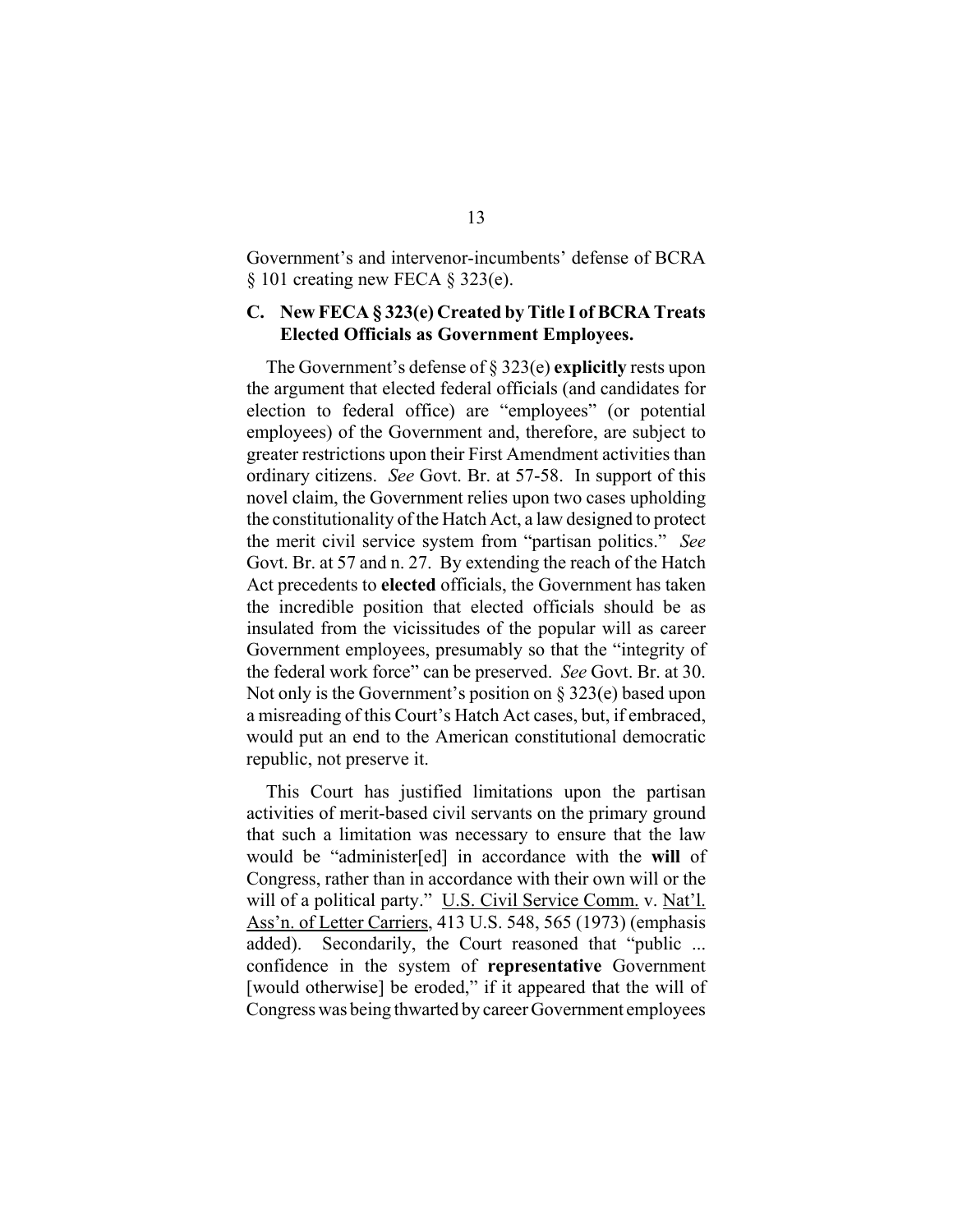attempting to implement their own political agendas. *Id.*  (emphasis added). Thus, the Hatch Act was designed to ensure that everyday government operations would reflect the will of elected officials, and that those elected officials would serve as representatives of the electorate accountable to the people.

Section 323(e) does just the opposite, preventing candidates for office, whether they be incumbents or challengers, from freely soliciting funds to help their fellow citizens to have a more effective voice in federal elections, by interposing between candidates and their fellow citizens a set of restrictive rules enforceable by an unelected Federal Election Commission. Thus, federal candidates and officeholders become accountable to unelected government officials, rather than to the people. Such a violation of the sovereignty of the people necessarily transgresses freedom of the press (*see* Paul Plaintiffs' Br. at 40-43).

The intervening incumbents have also ignored the freedom of the press, because they, too, have abandoned the popular sovereignty principle upon which it is based. They have justified  $\S 323(e)$  as a welcome prophylactic to "the risk that the donor will acquire (or appear to acquire) **undue** influence" (Int. Br. at 36 (emphasis added)), without regard for any differences between incumbents and challengers, insider incumbents and outsider officeholders, and major party candidates and minor party candidates. It is enough for the intervening incumbents that § 323(e) is "**aimed** at the core problems of corruption and appearance of corruption," without regard for the likelihood or degree of "influence." *See id.*  (emphasis added). As Justice Rutledge pointed out 55 years ago, "'undue influence' ... may represent no more than the convincing weight of argument fully presented, which is the very thing that the [First] Amendment and the electoral process it protects were intended to bring out." United States v. CIO, 335 U.S. at 145 (Rutledge, J., concurring). Additionally, as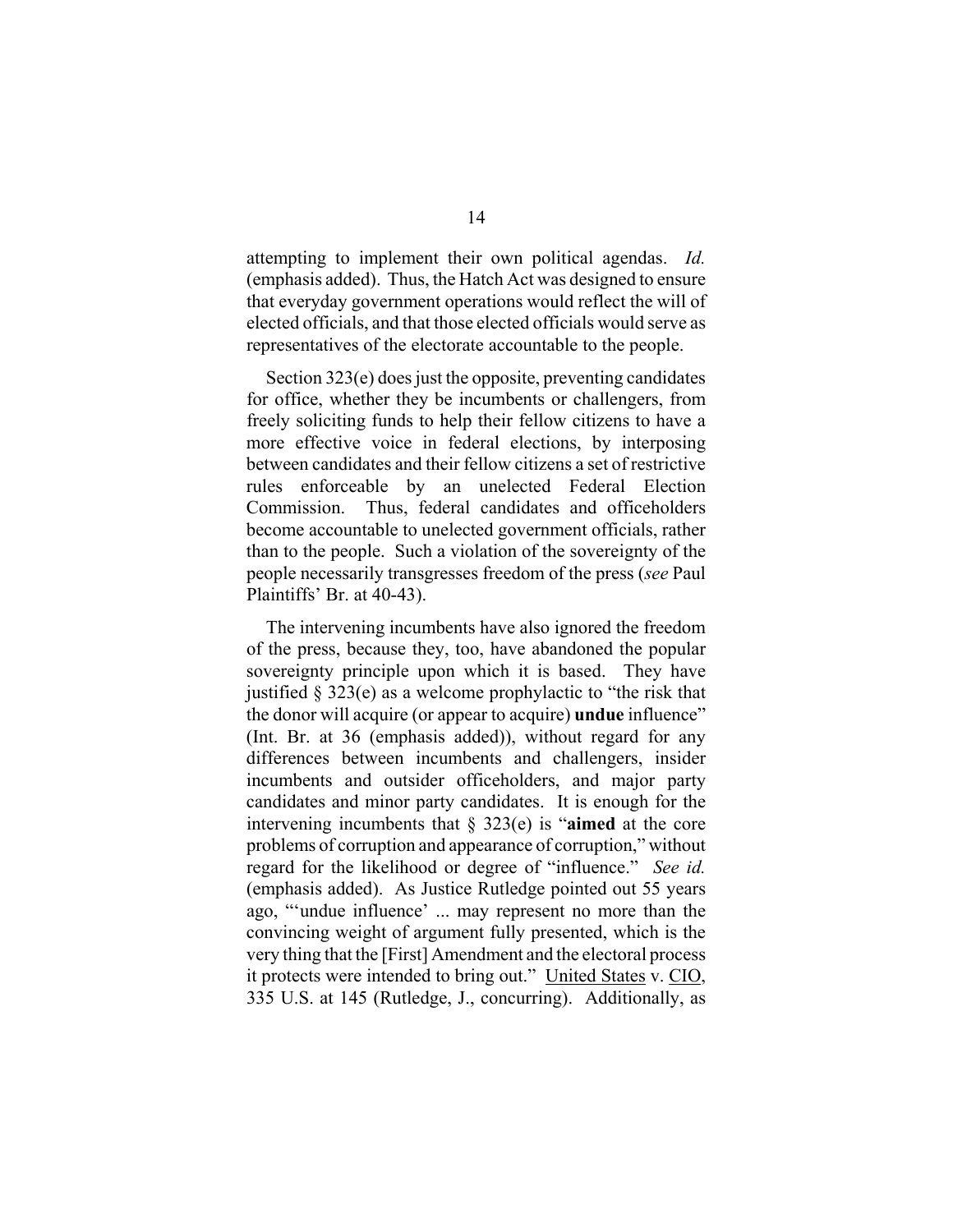Justice Douglas observed 46 years ago, money is necessary if one's ideas are to be communicated effectively "to a large audience," and any restriction on the amount of money spent on such activity threatens the freedom of the press. *See* United States v. UAW, 352 U.S. at 594 (Douglas, J., dissenting).

The intervening incumbents' view of the First Amendment, however, is directly the opposite. In their eyes, § 323(e) is constitutional because it forces more of the American citizenry's money through the FEC sieve (Int. Br. at 36) and, in so doing, makes the ordinary citizen more accountable to the unelected members of the FEC, than to one another. Hence, § 323(e) is diametrically opposed to the principle that elected officials are the trustees or servants of the people. It squeezes power out of the people's money and transfers that power to the FEC, reconstituting the people's money as "federal funds" to impress upon elected officeholders, as well as candidates, who their boss really is.

### **D. BCRA/FECA Treats the American People as Indentured Servants.**

In its zeal to eliminate "soft money" and other "nonfederal funds" from all communicative activities that influence the outcome of federal elections, BCRA continues the congressional attack begun with FECA in the 1970's to upend the sovereignty of the American people, by a steady process of indenturing the American people. Instead of standing in the way of this attack, this Court failed in Buckley v. Valeo even to detect it. Indeed, Buckley has accelerated the attack by placing the Court's imprimatur upon the Government's claim that FECA could be justified by the "appearance of corruption stemming from public awareness of the opportunities for abuse inherent in a regime of large individual financial contributions." Buckley, 424 U.S. at 27. In support of this claim, the Buckley Court cited only one case, CSC v. Letter Carriers, 413 U.S. 548 (1973), likening an individual citizen's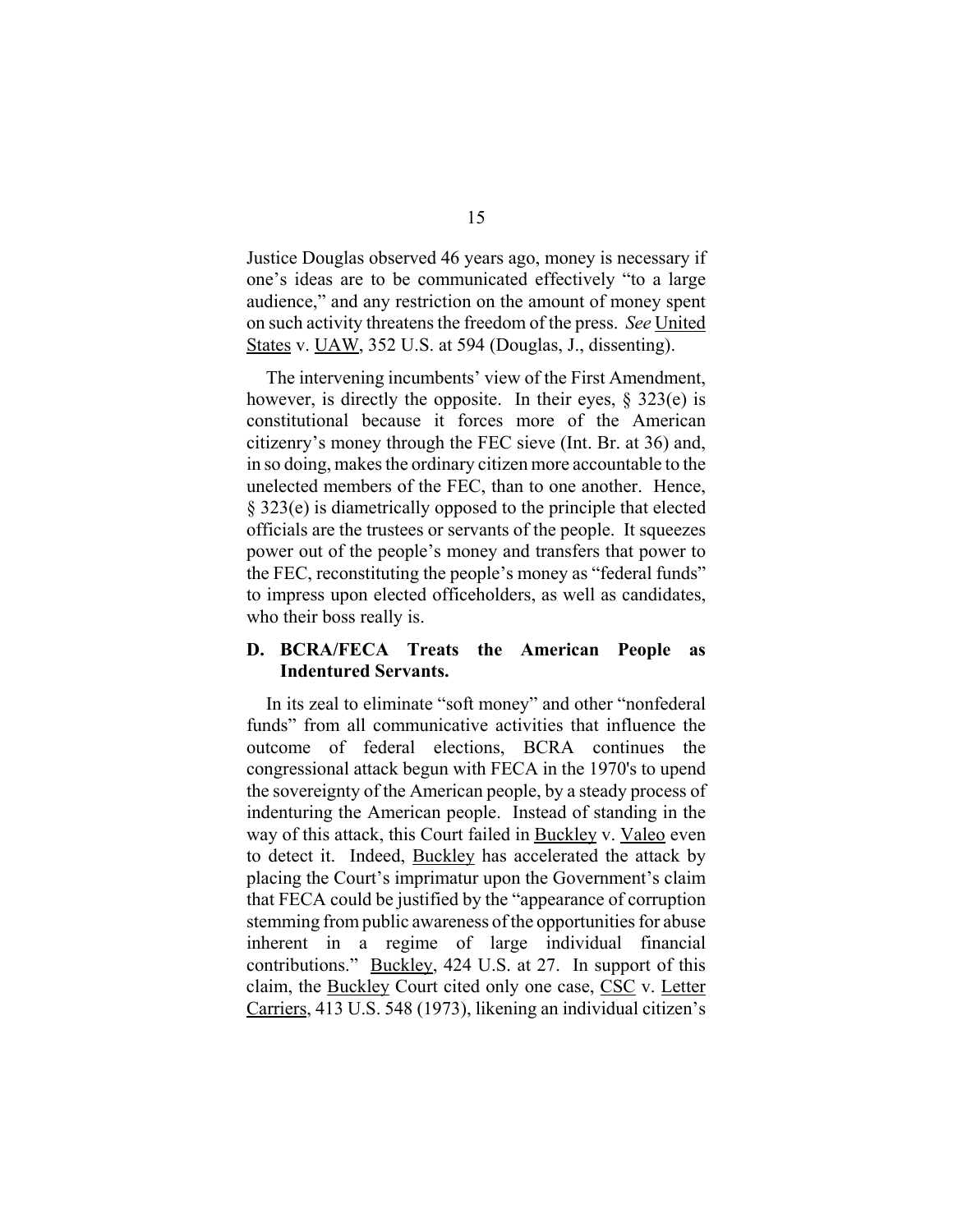contribution to a political campaign to the individual "partisan political conduct" of a career employee of the Federal Government:

Here, as there, Congress could legitimately conclude that the avoidance of improper influence "is also critical ... if confidence in the system of representative Government is not to be eroded to a disastrous extent." [Buckley, 424 U.S. at 27].

In Buckley, the Court made absolutely no effort to assess the validity of this comparison, assuming it to be self-evident from the Letter Carriers opinion, when just the opposite was true.

Letter Carriers was based upon a categorical First Amendment distinction between the Government's "interest in regulating the conduct and 'the speech of its employees ... from those it possesses in connection with regulation of speech of the citizenry in general.'" *See id.*, 413 U.S. at 564. Indeed, it was assumed in Letter Carriers, that the Government's interest in "the appearance of improper influence" of the private political activity of a career Government employee in the carrying out of "the will of Congress" is quite distinct from any "appearance of improper influence" of the private political activity of a citizen in shaping "the will of Congress," itself. *See id.* The "will of Congress," by definition, cannot be insulated from "partisan politics," as the entire BCRA Title I attempts to do, without a foundational change in the American democratic republic. *See Federalist 10,* reprinted in *The Federalist, supra,* at 42. Nor can the will of Congress be walled off from "uninhibited, robust and wide-open debate" (New York Times v. Sullivan, 376 U.S. at 270), as BCRA Title II does, without trampling upon the freedom of the press, the primary means by which the people exercise their continuing sovereignty over their government. By misapplying the Court's "Hatch Act" precedents, the Buckley Court stifled the political activities of the American citizenry as if the people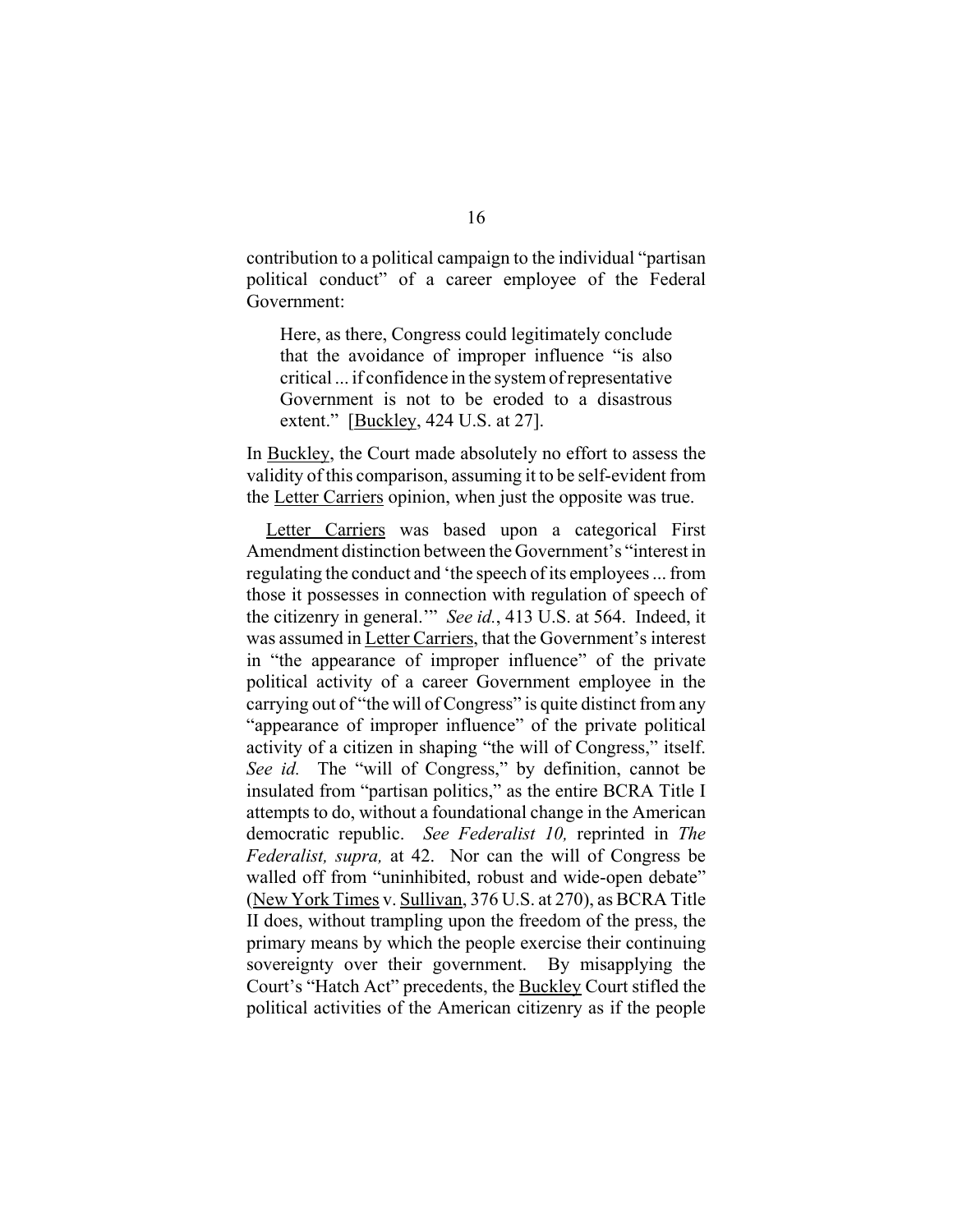themselves, unless constrained like an unelected federal career bureaucrat, posed a threat to the American form of representative government!

One of the most egregious examples of the American people's new status as chattel servants of the government is BCRA Title II's revocation of the long-held American right to anonymous political discourse. Section 201 of BCRA (new FECA § 304(f)) requires disclosure of the name and address of any person or group spending \$10,000 or more per year for "electioneering communications" that mention elected officials one to two months prior to federal elections. This section also requires disclosure of the names and addresses of all contributors of \$1,000 or more for such communications. BCRA § 212 (new FECA § 304(g)) imposes a similar reporting requirement for independent expenditures in excess of \$1,000 expressly supporting or opposing a candidate within 20 days of a federal election. BCRA's violation of the right to anonymous publication is an extension of disclosure requirements instituted by FECA, which have rarely been challenged and apparently never on press grounds. *See* Brown v. Socialist Workers '74 Campaign Comm., 459 U.S. 87 (1982). However, this Court has repeatedly held that the freedom of the press does not allow the Government to force the disclosure of the identity of a person disseminating ideas. *See, e.g.,* Talley v. California, 362 U.S. 60 (1960), McIntyre v. Ohio Election Commission, 514 U.S. 334 (1995).<sup>5</sup>

<sup>&</sup>lt;sup>5</sup> Arguing against legally mandated financial disclosure does not mean that the Paul Plaintiffs believe that if they prevail there would be no disclosure to voters. If voters demand it, political "market forces" would be brought to bear that would cause candidates to disclose donor information, paying the political price of withholding such information only when deemed necessary to protect donors from harassment. *See* Miller Report at 27, Paul Plaintiffs' Brief Appendix at 39a. Voluntary disclosure could result in even more disclosure than currently required. For example, in his reelection campaign, President Bush is once again disclosing every donor who gives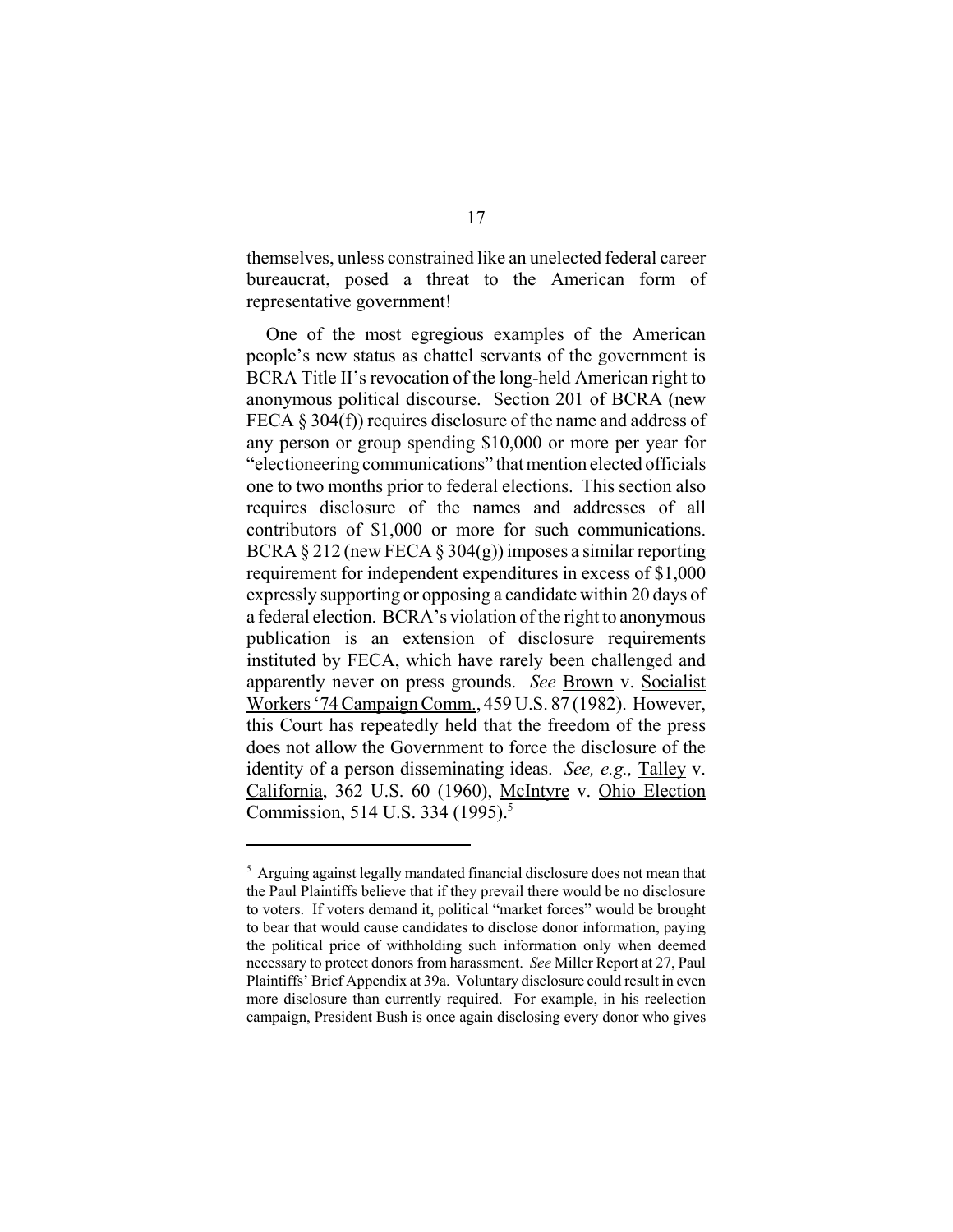BCRA, and the FECA which it amends, masquerading as reform measures to "preserve American democracy," work as wholesale transfers of sovereignty from the people to the current incumbent elected officeholders, and their appointed FEC bureaucrats, who are, when it comes to federal elections, the people's masters, **not** as they should be, the people's servants.

## **IV. THE PAUL PLAINTIFFS HAVE STANDING TO CHALLENGE BCRA § 307, AS WELL AS THE RELATED FECA REPORTING REQUIREMENTS.**

In the only specific reference to the Paul Plaintiffs in the briefs of the Government and the intervening incumbents, the Government has argued that this Court lacks jurisdiction over the Paul Plaintiffs' claim regarding Congress' failure to increase the contribution limit set forth in FECA  $\S$  315(a)(1), 2 U.S.C. § 441a(a)(2)(a), applicable to multicandidate political committees. It is clearly mistaken.

The essence of the Government's argument is that, because the contribution limit applicable to political committees in FECA was not expressly modified by BCRA, BCRA Title III's § 307 is immune from attack in this lawsuit. *See* Govt. Br. at 126, n.53.<sup>6</sup> This argument is mistaken, first, because it is based

one dollar or more to the Bush campaign at http://www.GeorgeWBush.com.

<sup>6</sup> This argument of the Government is quite different from the determination of the district court that the Paul Plaintiffs lack standing to maintain that claim. The district court held that the Paul Plaintiffs lacked standing to challenge the constitutionality of BCRA § 307. Supp. App. at 8sa. But that determination lacks any reasonable support. As pointed out in their Brief (at 45-47), the Paul Plaintiffs submitted unrebutted testimony that establishes, concretely and with particularity, the invasion of a legally protected interest, which is actual (under FECA) and imminent (under BCRA), there being no doubt about either a causal connection between those injuries and the limitations imposed by the statutes complained of or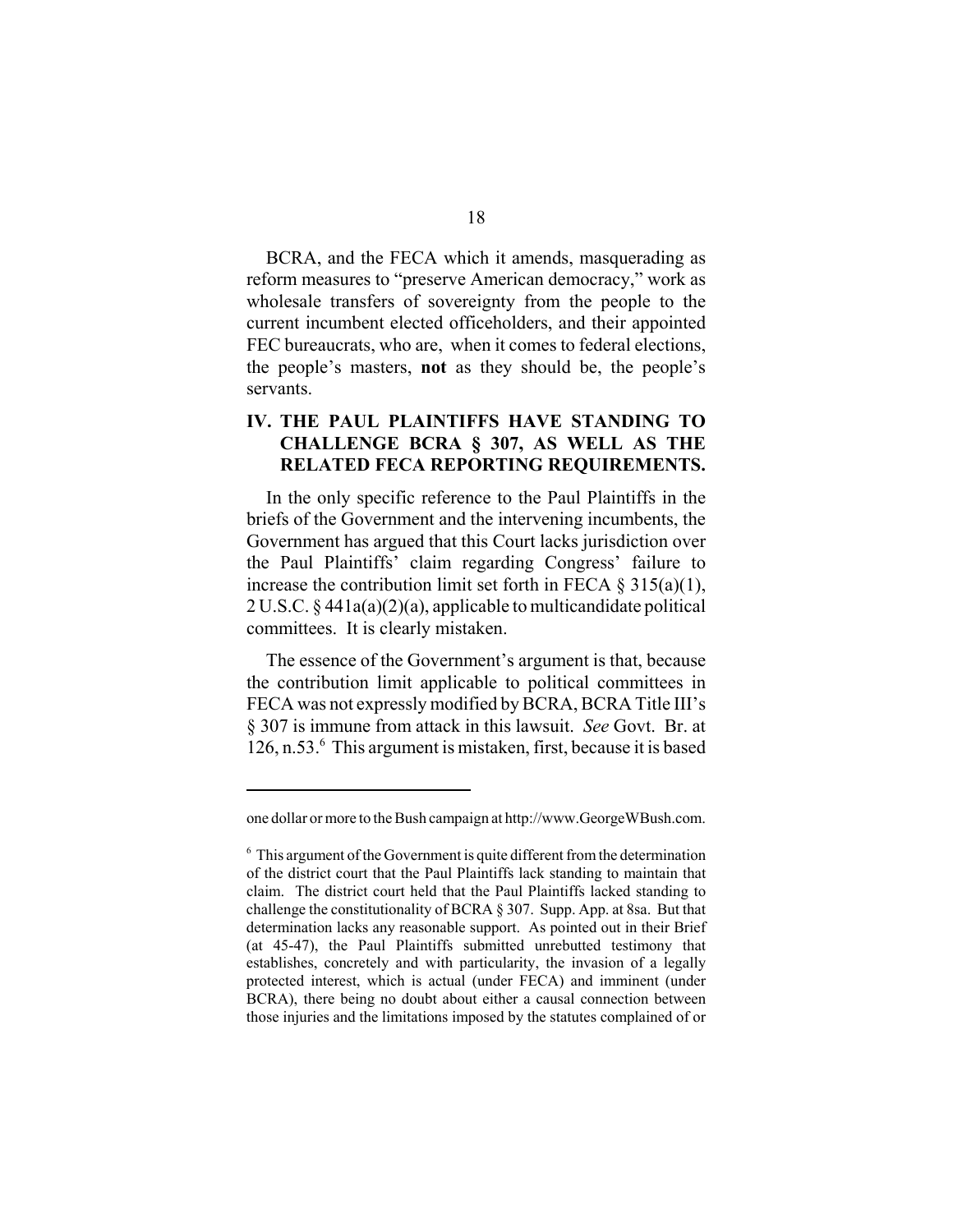upon a misreading of the Paul Plaintiffs' complaint. That complaint was not limited to BCRA's failure to increase the contribution limit applicable to multicandidate political committees, but extended to other FECA contribution limits, including those individual contribution limits modified by BCRA, and related FECA enforcement provisions. *See* Paul Plaintiffs' Br. at 32-50, and App. 1a-8a, 109a-120a.

The Government also misreads BCRA's § 403(a), which extends jurisdiction to "any action ... brought for declaratory or injunctive relief to challenge the constitutionality of any provision of [BCRA] or any amendment made by [BCRA]." The Government would limit the reach of this section to claims challenging the constitutionality of "any provision" of BCRA or "any amendment" of BCRA. Such a construction, however, is not permissible, flying in the face of the well-established rule of interpretation that a "statutory provision" should not be read "so as to render superfluous other provisions in the same enactment." Pennsylvania Dept. of Public Welfare v. Davenport, 495 U.S. 552, 562 (1990). Because "provision" and "amendment" are separated by the disjunctive "or," § 403(a) has extended to this Court jurisdiction over claims based either on a "provision of" BCRA or on an "amendment made by" BCRA to FECA. Thus, § 403(a) encompasses claims like the Paul Plaintiffs' challenge to the individual contribution limits under 2 U.S.C. § 441a and the entire FECA individual contribution scheme, including the reporting requirements, because the FECA provision governing **contribution limits** was the object of an "amendment made

the fact that future injury will be redressed by a favorable decision. This is sufficient for constitutional standing under the standard articulated by this Court in Lujan v. National Wildlife Federation, 504 U.S. 555, 561-62 (1992). Indeed, any argument, or even any comment whatsoever, by the Government or the intervening incumbents regarding this issue has been conspicuously absent in this case.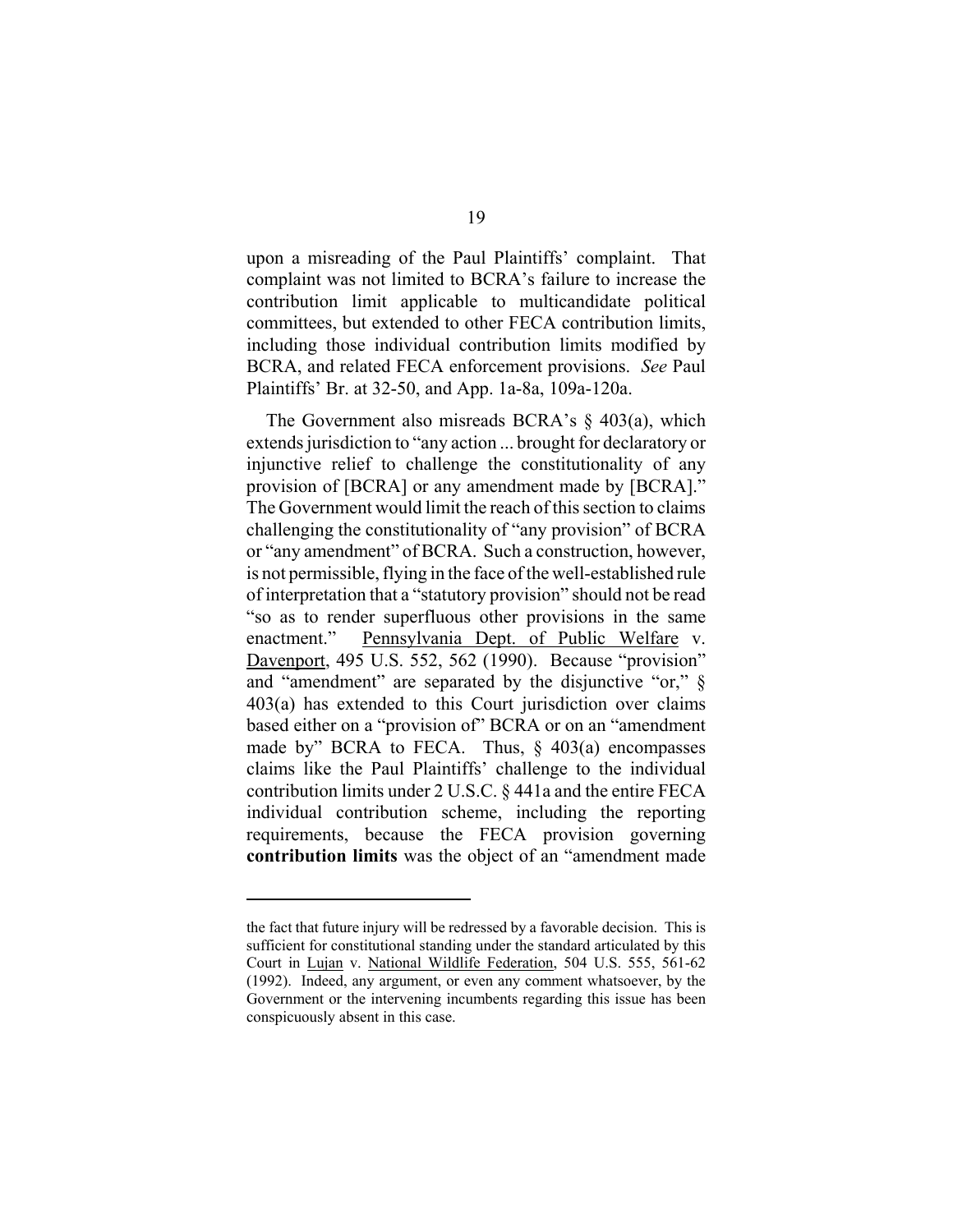by" BCRA § 307(a). *Cf*. United States v. Generix Drug Corp., 460 U.S. 453, 458-59 (1983).7

#### **CONCLUSION**

For the reasons stated herein, and in Paul Plaintiffs' opening brief, this Court should find that the BCRA/FECA provisions challenged by the Paul Plaintiffs violate their freedom of the press and should be struck down.

Respectfully submitted,

HERBERT W. TITUS TROY A. TITUS, P.C. 5221 Indian River Road Virginia Beach, VA 23464 (757) 467-0616

WILLIAM J. OLSON\* JOHN S. MILES WILLIAM J. OLSON, P.C. Suite 1070 8180 Greensboro Drive McLean, VA 22102 (703) 356-5070

<sup>&</sup>lt;sup>7</sup> Alternatively, as a matter of ancillary jurisdiction, this Court should address the merits of the Paul Plaintiffs' challenge to the contribution limits and the reporting/disclosure requirements of 2 U.S.C. §§ 432 through 434. *See* 17 Charles A. Wright, *et al.*, *Federal Practice and Procedure*, § 4234 at 600, § 4235 at 603-04, 624-25, 626 (2d ed. 1988 & Supp. 2002). *See also*  Page v. Bartels, 248 F.3d 175 (3d Cir. 2001). If contribution limits, as amended by BCRA, are unconstitutional as violative of the press freedom, then the constitutionality of the companion forced disclosure provisions of FECA must be reexamined. *See* Buckley v. Valeo, 424 U.S. at 66-86.

While there is no requirement that claims within the ancillary jurisdiction of this Court be heard, determining such claims in this action would be consistent with longstanding U.S. Supreme Court decisions. *See, e.g.*, Allee v. Medrano, 416 U.S. 802 (1974); United States v. Georgia Public Service Comm., 371 U.S. 285 (1963). In this case, the Paul Plaintiffs' claims are closely interrelated, resting upon similar factual, and identical legal, foundations. A decision on the merits of all of the claims is in the interests of fairness as well as judicial economy.